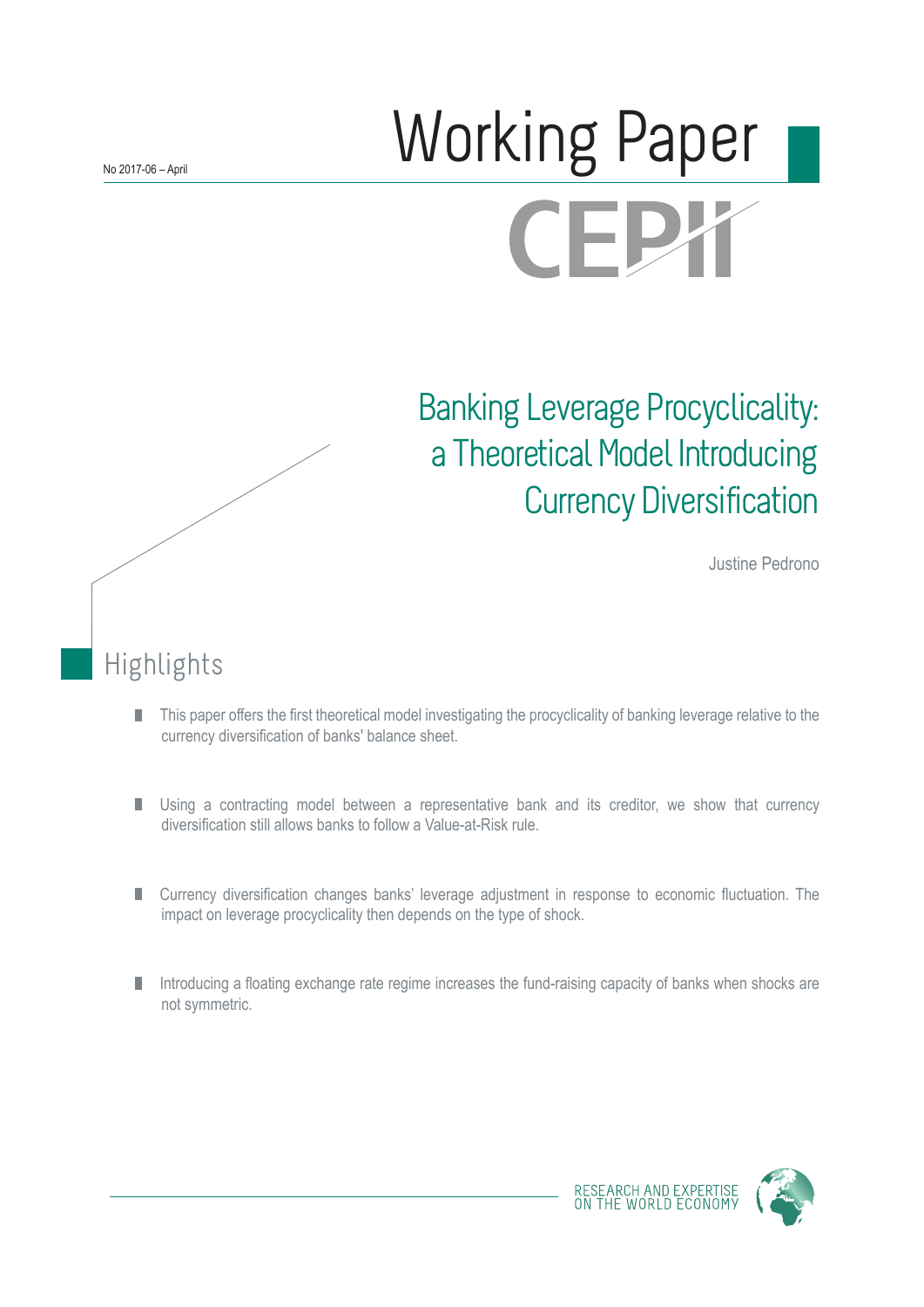## **Abstract**

The brutal adjustments to global banks' balance sheets in the wake of the recent economic crisis have rekindled interest in the procyclicality of banking leverage. This paper extends Adrian and Shin (2014) by allowing banks to hold assets and liabilities denominated in foreign currency. It investigates the procyclicality of banking leverage relative to the currency diversification of banks' balance sheet. Therefore, it provides a complete theoretical framework that explains heterogeneity in financial cycles when focusing on currency exposures. Our results show that the Value-at-Risk rule followed by banks is still validated when currency diversification is introduced. However, currency diversification changes leverage procyclicality where the decrease or increase in leverage procyclicality relative to the home economy will depend on the type of shock. To the extent that changes in state of nature are asymmetric, currency diversification of assets associated with floating exchange rate regime then increases the risk-taking capacity of banks.

## **Keywords**

Financial Intermediary, Leverage, Procyclicality, Currency, Diversification, Value-at-Risk, Exchange Rate.



F36, G15, G21, G32.

#### Working Paper

CEPII (Centre d'Etudes Prospectives et d'Informations Internationales) is a French institute dedicated to producing independent, policyoriented economic research helpful to understand the international economic environment and challenges in the areas of trade policy, competitiveness, macroeconomics, international finance and growth.

CEPII Working Paper Contributing to research in international economics

© CEPII, PARIS, 2017

All rights reserved. Opinions expressed. in this publication are those of the author(s) alone.

Editorial Director: Sébastien Jean

Production: Laure Boivin

No ISSN: 1293-2574

CEPII 113, rue de Grenelle 75007 Paris +33 1 53 68 55 00

www.cepii.fr Press contact: presse@cepii.fr

RESEARCH AND EXPERTISE<br>ON THE WORLD ECONOMY

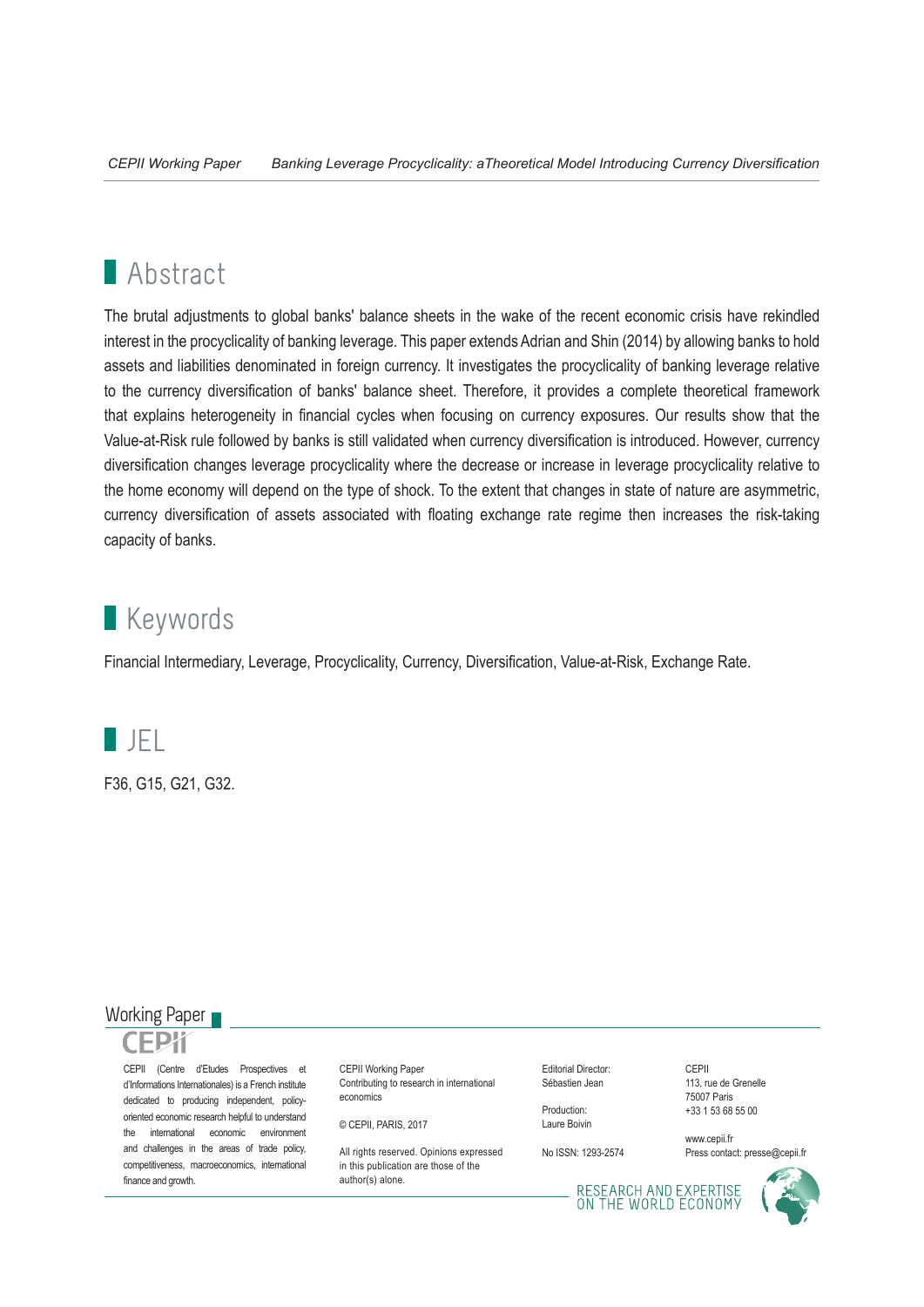### <span id="page-2-0"></span>Banking leverage procyclicality: a theoretical model introducing currency  $diversification<sup>1</sup>$

Justine Pedrono<sup>∗</sup>

#### 1. Introduction

The development experienced by banks pre-crisis, followed by the crisis downturn, have recently drawn attention to bank leverage adjustments. According to [Adrian and Shin](#page-30-0) [\[2014\]](#page-30-0), the leverage of banks, defined as the ratio of total assets to equity, is procyclical: it rises in good times and falls in downturns. This procyclicality has two sources. First, banks' balance sheets are marked-to-market. Thus, an improvement in economic activity increases their net worth. Second, banks are active in the management of their balance sheets: their equity remaining constant, they reallocate the increase in their net worth to additional borrowing and investment. The leverage therefore increases. Figure 1 illustrates balance sheet adjustment following an improvement in economic activity.

As banks are active in the management of their balance sheet, their behavior is compatible with a Value at Risk (VaR) rule. [Adrian and Shin](#page-30-0) [\[2014\]](#page-30-0) build a micro-founded model which links leverage to the VaR rule. Banks adjust their balance sheets to maintain a given probability of failure.

Empirically, [Adrian and Shin](#page-30-1) [\[2008\]](#page-30-1), [Kalemli-Ozcan et al.](#page-30-2) [\[2012\]](#page-30-2), [Baglioni et al.](#page-30-3) [\[2013\]](#page-30-3) find that bank's leverage is procyclical especially for investment banks. When measuring leverage procyclicality with the correlation between the growth rate of asset and the growth rate of leverage, figure 2 supports this conclusion at the aggregate level for the Euro area and for

<sup>&</sup>lt;sup>1</sup>l am is very grateful to Mohamed Belhaj, Agnès Bénassy Quéré, Benjamin Carton, Anne-Laure Delatte, Patrick Pintus, Hyun Song Shin, as well as participants at the ECB's Sintra forum (2015) and seminar participants at the Aix Marseille School of Economics and the Paris School of Economics for very helpful comments. I am also indebted to the Aix Marseille School of Economics for financial and technical support provided during my PhD.

<sup>∗</sup>CEPII, [\(justine.pedrono@cepii.fr\)](mailto:justine.pedrono@cepii.fr)

Aix-Marseille Univ. (Aix-Marseille School of Economics), CNRS, EHESS and Centrale Marseille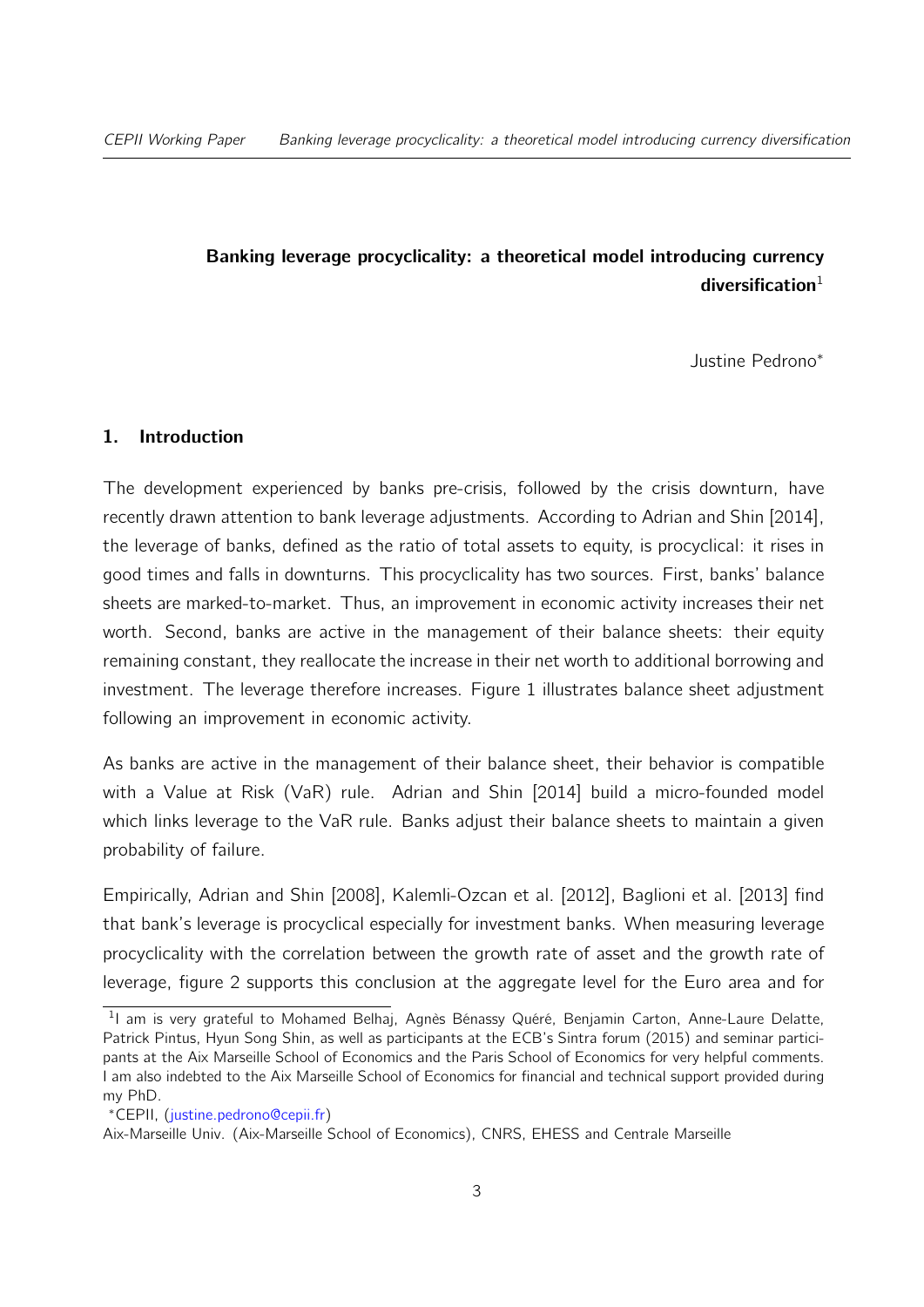

**Figure 1** – Procyclical leverage - Adrian and Shin (2014)



Figure 2 – Procyclical leverage of banks: Data are aggregated and cover the period Q1.1997-Q1.2014 (quarterly data). Each dot represents a quarter. Sources: ECB, Banque de France, own calculation.

France. Although banks located in France show more procyclical leverage than banks located in the euro area, the procyclicality of banks located in France is also more dispersed than the procyclicality of banks located in euro area, indicating some heterogeneity in leverage procyclicality.

According to [Kalemli-Ozcan et al.](#page-30-2) [\[2012\]](#page-30-2), European investment banks show less procyclical leverage than US banks. This heterogeneity may reflect differences in the composition of banks' balance sheets. As banks use their collateral to raise funds, the composition of their collateral impacts leverage procyclicality. One major issue in this respect may be the currency denomination of the assets, which has not been incorporated in theoretical and empirical analyses on leverage procyclicality.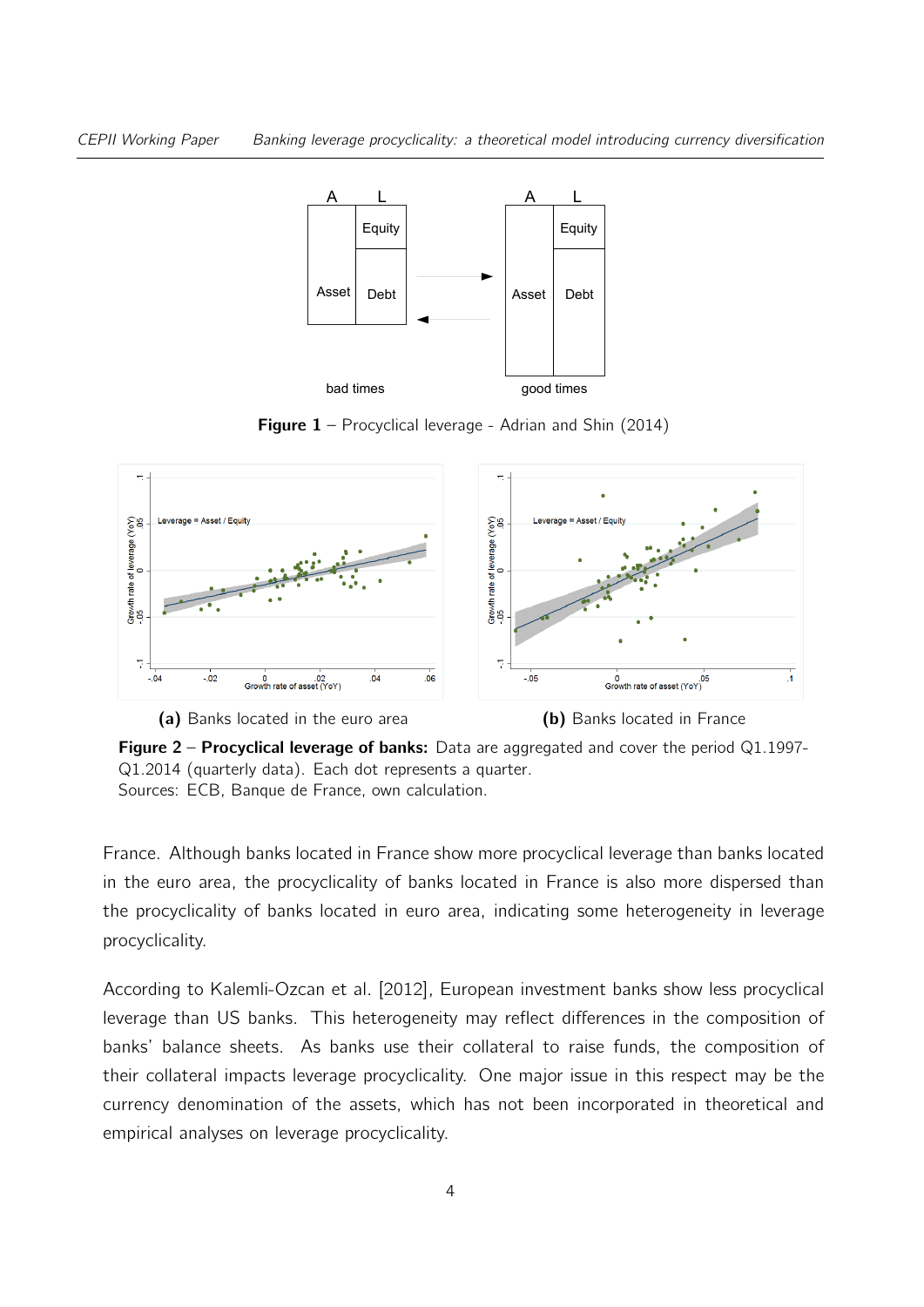#### CEPII Working Paper Banking leverage procyclicality: a theoretical model introducing currency diversification

[Adrian and Shin](#page-30-0) [\[2014\]](#page-30-0) use a contracting model between a representative bank and its creditor, where the latter faces a default risk resulting from the risky investment made by the bank. The leverage then depends on the domestic state of nature. Their model microfounds the VaR Rule but excludes any currency diversification. More recently, [Bruno and](#page-30-4) [Shin](#page-30-4) [\[2015\]](#page-30-4) introduce a cross-border network with an exogenous exchange rate, a global bank, a regional bank and a local firms. Both the global and the regional bank carry out their financial operations in foreign currency, therefore there is no currency diversification in their balance sheets. In contrast, the local firm invests in local currency and raises debt from the regional bank in foreign currency. Thus, currency risk is only borne by the local firm. Such setting addresses part of the currency mismatch issue. However, as evidenced by [Baba et al.](#page-30-5) [\[2009\]](#page-30-5), [Borio and Disyatat](#page-30-6) [\[2011\]](#page-30-6), [Shin](#page-31-0) [\[2012\]](#page-31-0), [McGuire and Von Peter](#page-31-1) [\[2012\]](#page-31-1), global banks in advanced economies have developed large international strategies in their funding and financial portfolios, especially for European banks before the financial crisis.[2](#page-2-0) Such international strategies induce some degree of currency diversification of both assets and liabilities. Figure 3 gives a breakdown by currency of external banking positions based on BIS Data. Focusing on G7 countries, the US dollar and the euro are the two major currencies used by reporting banks for both sides of the balance sheet.<sup>[3](#page-2-0)</sup> Thus, banks' balance sheets are diversified in terms of currencies. Because they affect the value of banks' collateral, exchange rate variations should then be directly incorporated in the analysis of leverage dynamics through banks' balance sheet.

A flexible exchange rate interacts with other channels of leverage adjustment since it is correlated with asset returns. For instance, an appreciation of the US dollar is associated to an unexpected rise in US returns.<sup>[4](#page-2-0)</sup> When the US economy is booming, foreign global banks see their assets denominated in US dollar revalued both due to higher returns and to the appreciation of the dollar. Therefore, they adjust their leverage upward. This channel is not taken into account by [Bruno and Shin](#page-30-4) [\[2015\]](#page-30-4). Introducing currency diversification and endogenous exchange rate provides a complete theoretical framework that might explain

<sup>&</sup>lt;sup>2</sup>As highlighted by [Borio and Disyatat](#page-30-6) [\[2011\]](#page-30-6), [Baba et al.](#page-30-5) [\[2009\]](#page-30-5), [McGuire and Von Peter](#page-31-1) [\[2012\]](#page-31-1), European banks were largely involved in US money markets before 2008.

<sup>&</sup>lt;sup>3</sup>See also [Pedrono](#page-31-2) [\[2015\]](#page-31-2) for detailed stylized facts on currency diversification and banks located in France.

<sup>4</sup>Using intraday data, [Kearns and Manners](#page-30-7) [\[2006\]](#page-30-7) show that a positive interest rate shock in advanced economies leads to an appreciation of their currency. Alternatively, [Ehrmann et al.](#page-30-8) [\[2011\]](#page-30-8) use a structural VAR with daily data from 1988 to 2004. They show that a euro appreciation of 10 % is estimated to induce an increase in euro area financial markets of 5.7%. They also document an inverse causality where an increase of 100bp in euro area short rates leads to a 5.69% euro appreciation.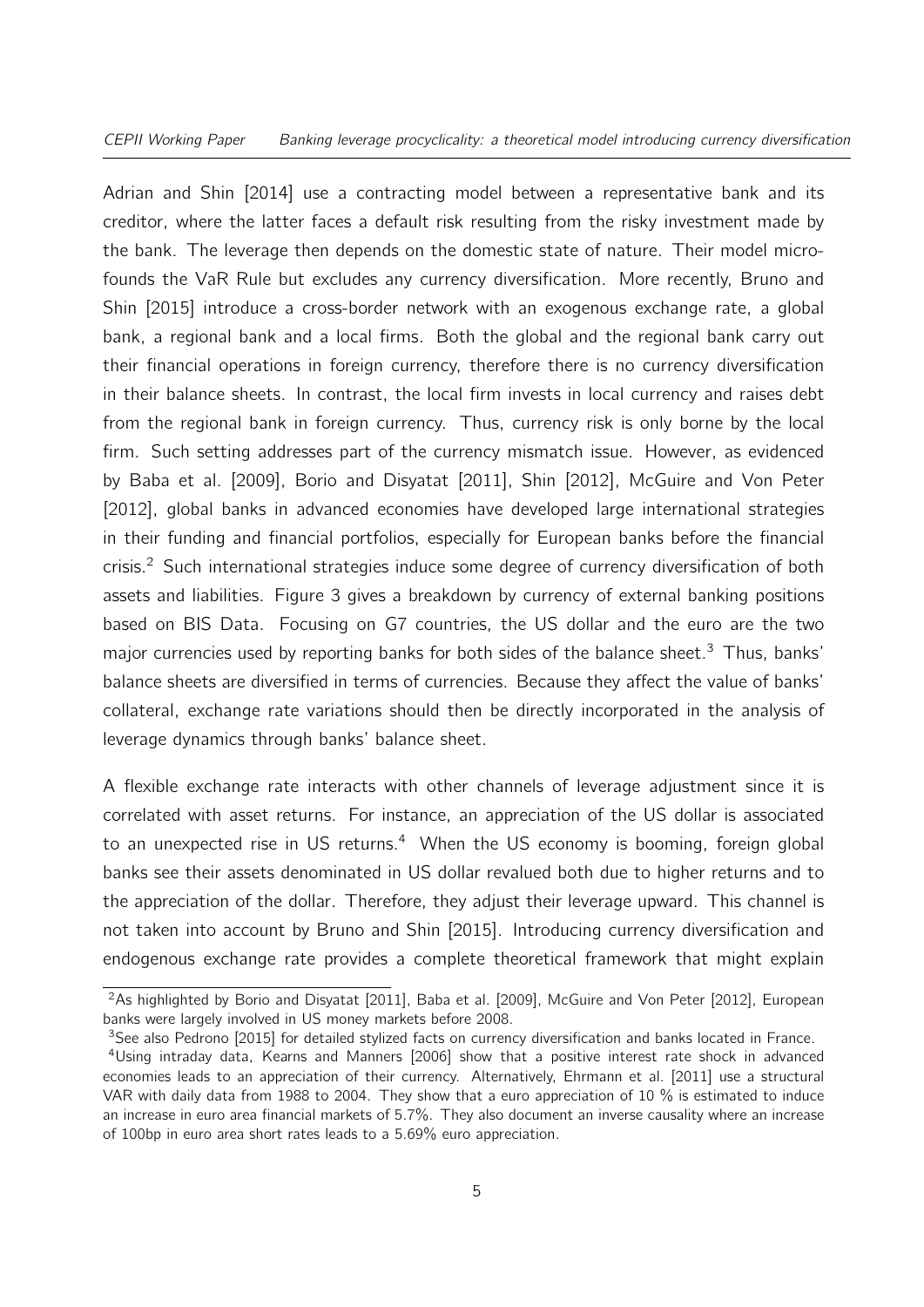

Figure 3 – Currency breakdown of cross-border claims and liabilities: reporting banks from G7 countries (Canada, France, Germany, Italy, Japan, the United Kingdom and the United States). Source: BIS, locational banking statistics, own calculation.

[Kalemli-Ozcan et al.](#page-30-2) [\[2012\]](#page-30-2) empirical results of less leverage procyclicality in Europe than in the United States, since European banks react both to the domestic and to the foreign asset cycle.

We extend the [Adrian and Shin](#page-30-0) [\[2014\]](#page-30-0) model by introducing a second currency of denomination on both sides of the balance sheet. The bank can borrow and invest in two different currencies: a domestic currency which is the currency of the bank's equity, and a foreign currency. The bank's balance sheet is expressed in domestic currency, which implies a conversion of foreign assets and liabilities. Two exchange rate regimes are successively studied: a fixed regime and a floating regime, where the exchange rate depends on the relative state of nature in the two issuing countries.<sup>[5](#page-2-0)</sup>

One important result from [Adrian and Shin](#page-30-0) [\[2014\]](#page-30-0) concerns the VaR rule. As banks follow a VaR rule, they adjust their balance sheet in order to maintain a constant probability of default. Introducing currency diversification does not affect the VaR rule or the mechanism behind the VaR rule. However, depending on the type of shocks and on the exchange rate regime, balance sheet adjustment will be affected by the degree of currency diversification. Three

<sup>&</sup>lt;sup>5</sup>In contrast to [Bruno and Shin](#page-30-4) [\[2015\]](#page-30-4), the exchange rate here is directly linked to the relative state of nature.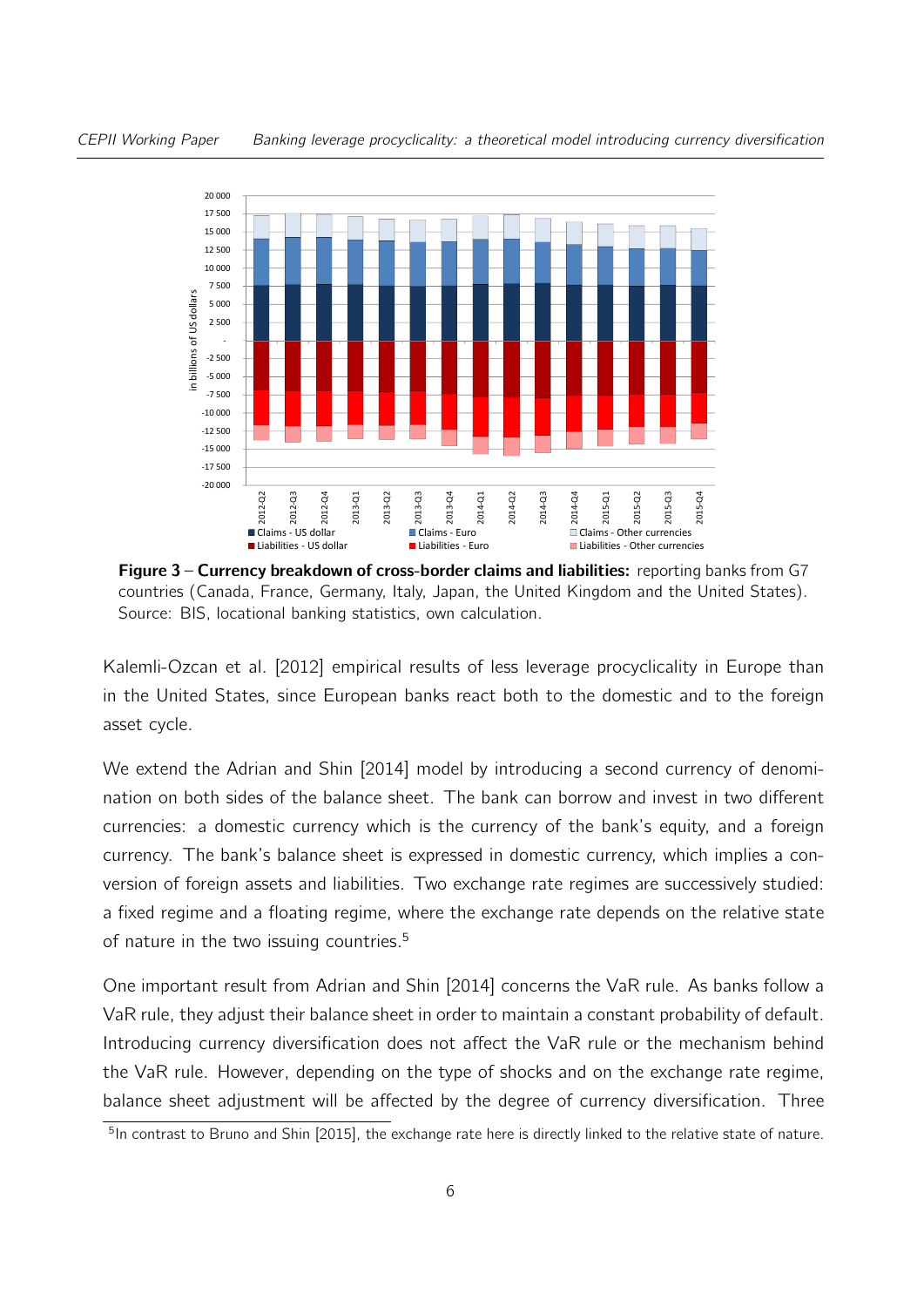#### CEPII Working Paper Banking leverage procyclicality: a theoretical model introducing currency diversification

specific types of shocks are studied: (i) a symmetric change in states of nature (domestic and foreign) that does not affect the exchange rate; (ii) an anti-symmetric change in states of nature - or a change affecting the states of nature in an opposite manner - where the domestic economy is positively impacted while the foreign economy is negatively impacted; (iii) and an asymmetric change in states of nature whereby both economies are affected in the same direction, but one more strongly than the other.

A positive change in the home country state of nature induces a reaction of increased leverage of the home bank. If the change is symmetric across countries, currency diversification of the balance sheet does not modify the extent of the leverage procyclical reaction, whatever the exchange rate regime. If the change in states of nature is anti-symmetric, the expected return on foreign assets decreases while the expected return on domestic assets increases. Therefore, the total risk in bank's portfolio, covering both domestic and foreign assets, increases compared to a portfolio composed of domestic assets only. Assuming that exchange rate is fixed, we get a decrease in leverage. With a floating exchange rate, the home currency appreciates, so the weight of the domestic assets in the portfolio increases: the decrease in leverage is less important. Finally, if the change in states of nature is asymmetric with better conditions domestically, procyclicality diminishes with currency diversification.

The rest of the paper is organized as follows. Section 2 introduces the currency diversification in the [Adrian and Shin](#page-30-0) [\[2014\]](#page-30-0) framework. Section 3 develops the utility functions of agents. Two main constraints are derived from utility maximization. Section 4 defines the VaR rule and the reaction in terms of leverage to three changes in states of nature. Section 5 concludes and discusses some policy implications.

#### 2. Currency diversification

Like in [Adrian and Shin](#page-30-0) [\[2014\]](#page-30-0), the model is based on a representative bank's balance sheet. The bank invests in assets and raises funds from its creditor. Here, though, there are two currency denominations for assets and debts, corresponding to two different countries (domestic and foreign). The economic states of nature corresponding to each economy are known publicly and determine the distribution of asset returns.

There are two periods  $T=0,1$ . Knowing the state of nature and the distribution of returns, the bank and the creditor agree on the amount to be reimbursed at  $T=1$  in order to satisfy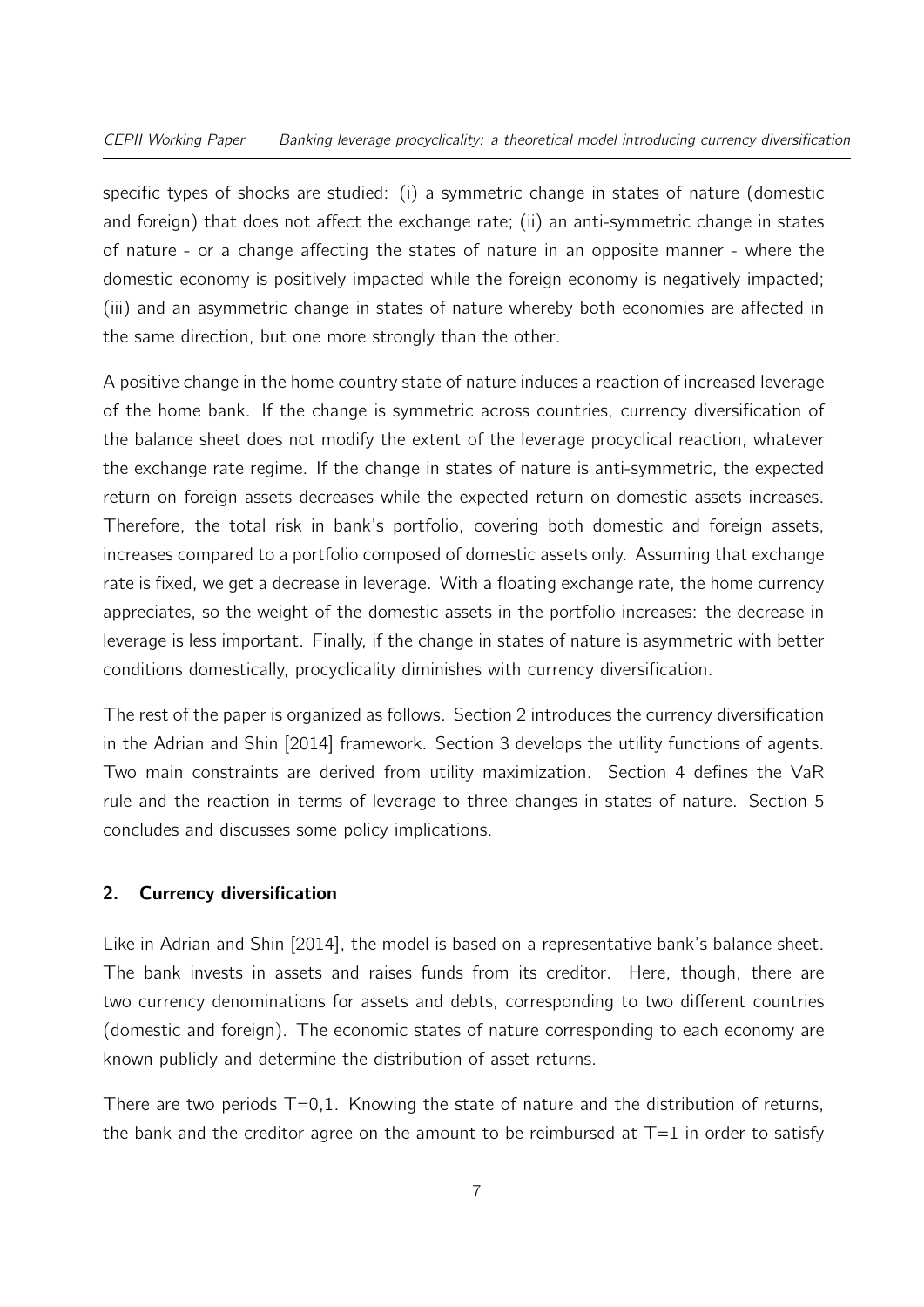the VaR rule. This amount therefore defines the level of debt the bank is able to raise at T=0. The creditor incurs a risk of default resulting from the risk involved on the asset side of the bank's balance sheet.

#### 2.1. The accounting framework

The representative bank is domestic in the sense that its equity and its balance sheet are in domestic currency. The bank is risk neutral and equity  $E$  is exogenous.<sup>[6](#page-2-0)</sup> The second agent is the creditor of the bank, generally a Money Market Fund or another investment bank. The creditor lends money to the bank in both currencies (domestic and foreign). The creditor is also risk neutral. The exchange rate  $S$  is defined as the number of domestic units per unit of foreign currency.

At  $T=0$ , the bank raises funds backed by collateral in domestic and foreign currency (A and  $A^*$ , respectively). Total assets expressed in domestic currency are equal to  $A + SA^*$ . We denote by a the share of assets in domestic currency and  $(1-a)$  the share of assets in foreign currency. a will vary depending on S. In this section, we consider S as fixed. Section 4 covers the case of a flexible exchange rate regime. Funds are in domestic and in foreign currency (D and  $D^*$ , respectively). Thus, total funding from the creditor expressed in domestic currency is equal to  $D+SD^*$ . This debt is defaultable, implying that the creditor receives a defaultable debt claim at  $T=0$ .

At T=1, the bank receives a total expected return from its investments  $a(1 + \bar{r}) + (1$  $a(1+\bar{r}^*)$ , where  $\bar{r}$  and  $\bar{r}^*$  are the expected returns from the domestic and the foreign asset, respectively. Returns depend on the state of nature specific to each currency area,  $\theta$  and  $\theta^*$ , respectively.  $\theta$  and  $\theta^*$  are known publicly from T=0 and they do not change between the two periods. At T=1, the bank also reimburses its domestic and foreign debts,  $\bar{D}$  and  $S\bar{D}^*$ respectively. As  $\theta$  and  $\theta^*$  are known for the two periods, there is no macroeconomic risk. It is assumed that  $\bar{D} > D$  and  $S\bar{D}^{\star} > SD^{\star}$  to remunerate the creditor for the default risk.

The bank's balance sheet at each period are given in table 1 where  $\bar{E}$  is the equity at notional value.

 $\overline{6}$ An exogenous equity is in line with the theory of procyclical leverage put forward by Shin.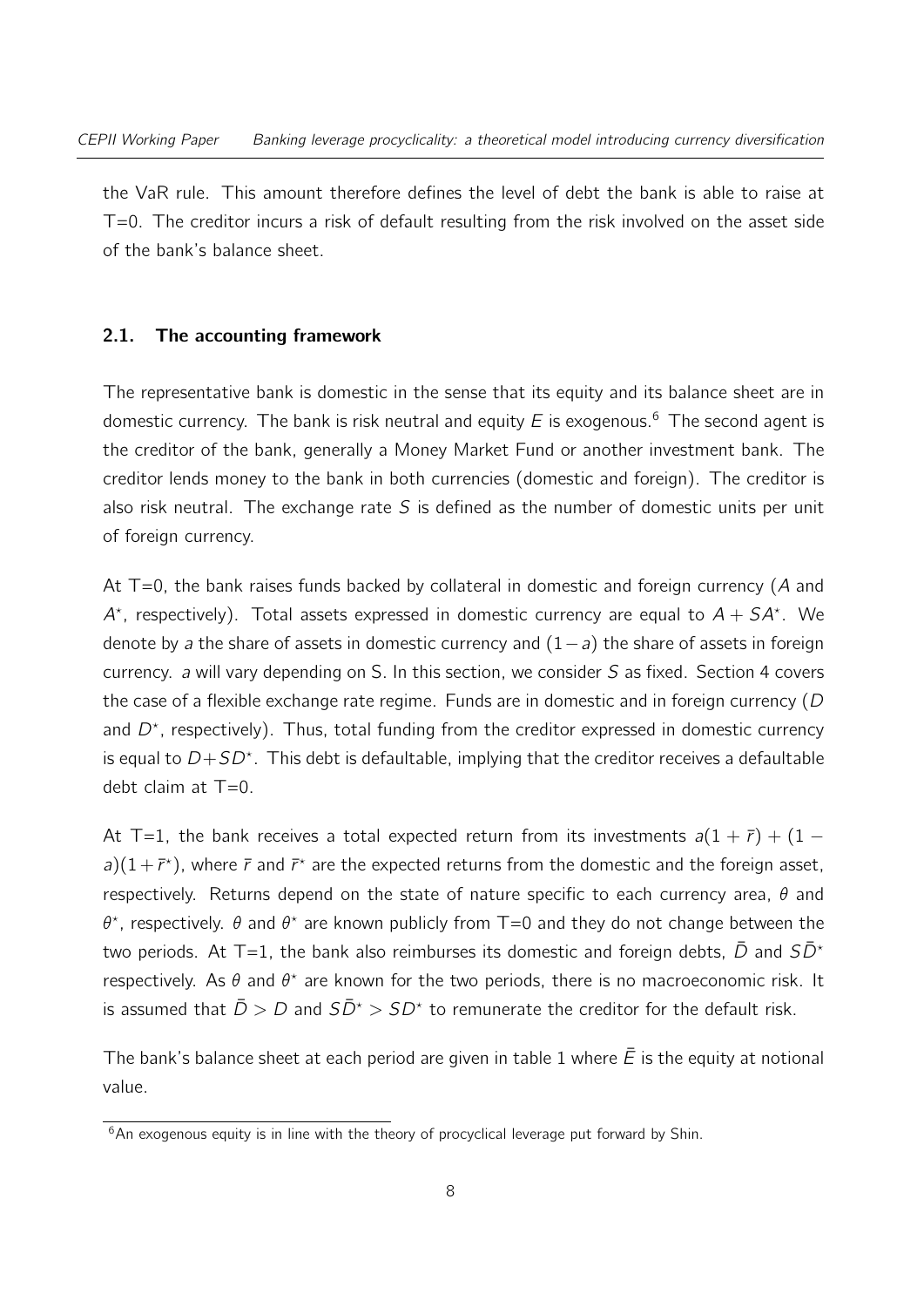| $T=0$ , at market value: |             | $T=1$ , at notional value:      |                    |
|--------------------------|-------------|---------------------------------|--------------------|
| Assets                   | Liabilities | Assets                          | <b>Liabilities</b> |
|                          |             | $(1+\bar{r})A$                  |                    |
| $SA^{\star}$             |             | $(1+\bar{r}^{\star})SA^{\star}$ |                    |
|                          | $CD^*$      |                                 |                    |

**Table 1** – Bank's balance sheet at  $T=0$  and  $T=1$ 

#### 2.2. Leverage

Four debt ratios are defined relative to each funding currency and value. The ratios of the market value of debt to the market value of assets are:

$$
d = \frac{D}{A + SA^*} \quad \text{and} \quad d^* = \frac{SD^*}{A + SA^*} \tag{1}
$$

Alternatively, the corresponding ratios of notional values of debt to total assets at the market value are:

$$
\bar{d} = \frac{\bar{D}}{A + SA^*} \quad \text{and} \quad \bar{d}^* = \frac{S\bar{D}^*}{A + SA^*} \tag{2}
$$

 $\bar{E}$  is the equity at the notional value that sets the two sides of the balance sheet equal. The bank is expected to make profits such that  $E < \bar{E}$  and  $a(1+\bar{r}) + (1-a)(1+\bar{r}^*) > (\bar{d} + \bar{d}^*)$ .

The leverage  $\lambda$  is defined as the ratio of total assets to equity, at market value:

$$
\lambda = \frac{A + SA^*}{E} = \frac{A + SA^*}{(A + SA^*) - (D + SD^*)} = \frac{1}{1 - (d + d^*)}
$$
(3)

#### 2.3. Investment strategy

The bank makes an indivisible choice between two types of portfolio. Each portfolio is composed of an asset in domestic currency and an asset in foreign currency. The weight of each type of asset is given by a and  $(1 - a)$ . The portfolio's distribution comes from a mixture distribution of the two asset return distributions. As each asset return follows a General Extreme Value (GEV) distribution, the portfolio's return is also defined by a GEV distribution. The first portfolio is a "good" portfolio with a total expected return of  $[ar_H + (1 - a)r_{H^*}]$ , where  $r_H$  denotes the expected return from the good domestic asset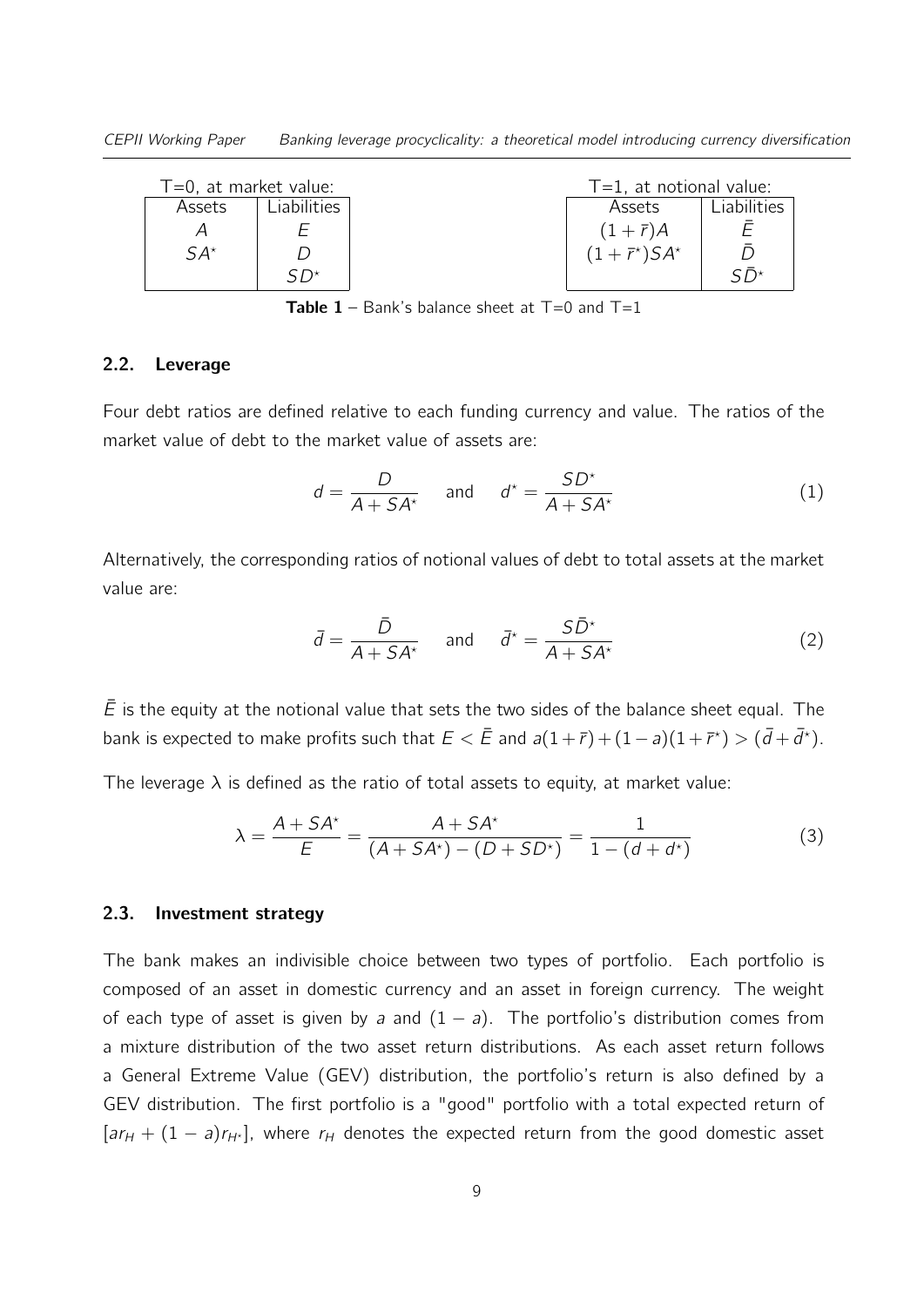and  $r_{H^*}$  the expected return from the good foreign asset. The second portfolio is not as good. Its total expected return  $\left[ar_L + (1 - a)r_{L^*}\right]$  is reduced through a parameter k  $(k > 0)$ and its volatility is increased by a parameter  $m (m > 1)$  compared to the good portfolio.<sup>[7](#page-2-0)</sup> The cumulative distribution of the good asset return in domestic currency, the cumulative distribution of the good asset return in foreign currency, the cumulative distribution of the bad asset return in domestic currency, and the cumulative distribution of the bad asset return in foreign currency are the following, where  $\theta$ ,  $\sigma$  and  $\xi$  are respectively the location parameter, the scale parameter and the shape parameter:<sup>[8](#page-2-0)</sup>

$$
F_H(z) = \exp\left\{-\left(1 + \xi\left(\frac{z - \theta}{\sigma}\right)\right)^{-\frac{1}{\xi}}\right\}
$$
  
\n
$$
F_{H^*}(z) = \exp\left\{-\left(1 + \xi\left(\frac{z - \theta^*}{\sigma}\right)\right)^{-\frac{1}{\xi}}\right\}
$$
  
\n
$$
F_L(z) = \exp\left\{-\left(1 + \xi\left(\frac{z - (\theta - k)}{\sigma m}\right)\right)^{-\frac{1}{\xi}}\right\}
$$
  
\n
$$
F_{L^*}(z) = \exp\left\{-\left(1 + \xi\left(\frac{z - (\theta^* - k)}{\sigma m}\right)\right)^{-\frac{1}{\xi}}\right\}
$$
 (4)

Domestic and foreign assets within each category then differ only in their location parameters -  $\theta$  and  $\theta^*$  respectively - implying similar economies.

Using a mixture distribution, the Cumulative Distribution Function (CDF) of total return

$$
P(Z \leq (z - \theta)/\sigma) = P(Z\sigma + \theta \leq z) = F_{\theta,\sigma}(z)
$$

 $<sup>7</sup>$ Introducing an investment choice enables a contract between the creditor and the bank to be modeled, as in</sup> [Holmström and Tirole](#page-30-9) [\[1997\]](#page-30-9).

<sup>&</sup>lt;sup>8</sup>The distribution function of a real-valued random variable Z is given by  $F(z) = P(Z \le z)$ . By adding location and scale parameters θ and σ like in GEV models, then the distribution function of the real-valued random variable  $Z$  is given by:

Because all distribution functions include location and scale parameters specific to each asset, we simplify the notation of the full statistical model with  $F(z)$  instead of  $F_{\theta,\sigma}(z)$ . See [Reiss and Thomas](#page-31-3) [\[2007\]](#page-31-3) for more details on GEV distributions.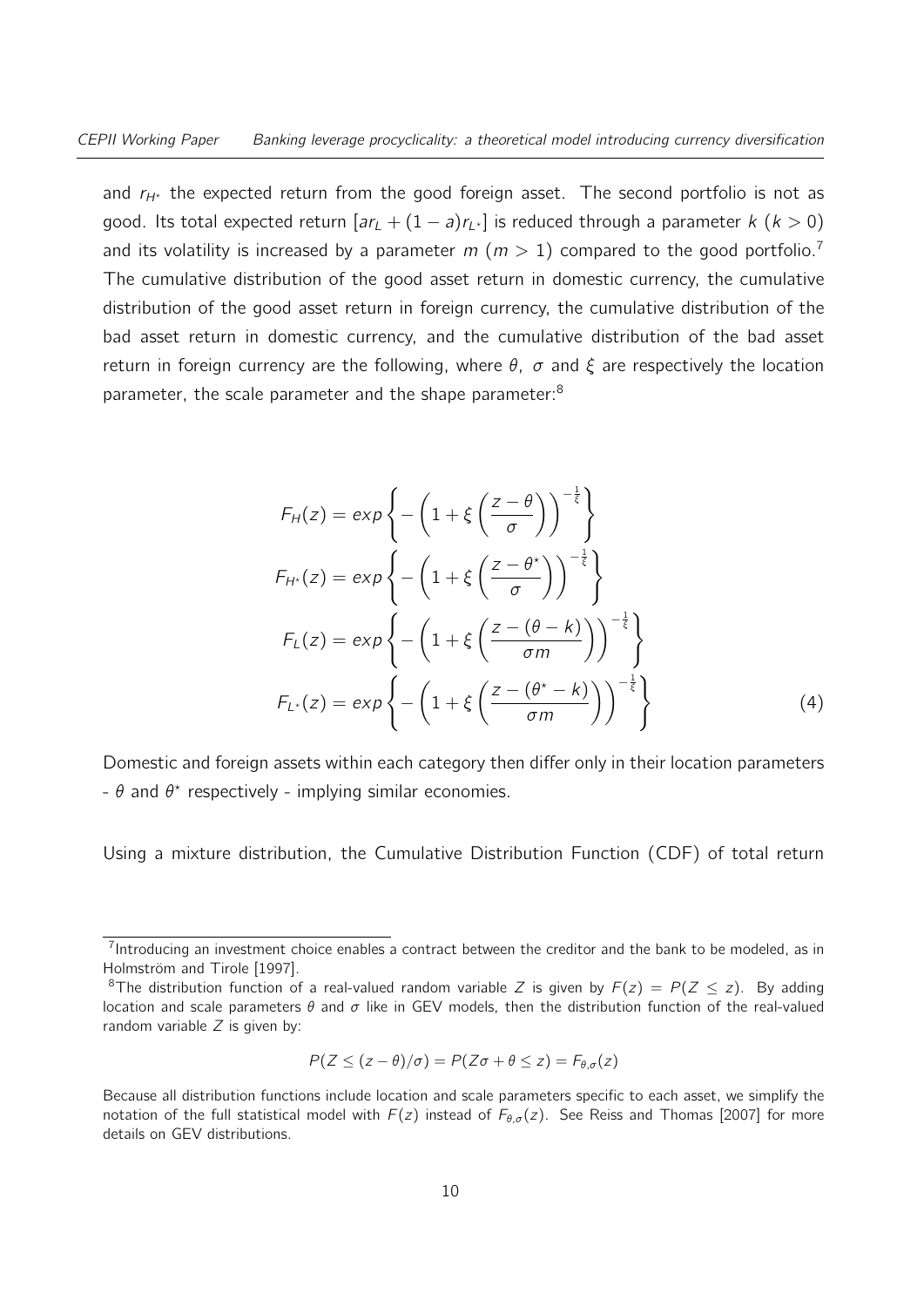when the bank invests in the good portfolio is :  $9$ 

$$
F_{H,H^*}(z) = a \exp\left\{-\left(1+\xi\left(\frac{z-\theta}{\sigma}\right)\right)^{-\frac{1}{\xi}}\right\} + (1-a) \exp\left\{-\left(1+\xi\left(\frac{z-\theta^*}{\sigma}\right)\right)^{-\frac{1}{\xi}}\right\}
$$
(5)

If the bank invests in the bad portfolio, the CDF is defined by:

$$
F_{L,L^*}(z) = a \exp\left\{-\left(1+\xi\left(\frac{z-(\theta-k)}{\sigma m}\right)\right)^{-\frac{1}{\xi}}\right\} + (1-a) \exp\left\{-\left(1+\xi\left(\frac{z-(\theta^*-k)}{\sigma m}\right)\right)^{-\frac{1}{\xi}}\right\}
$$

Thus, the total expected return of the portfolio depends on the state of nature in the domestic country  $(\theta)$  and in the foreign one  $(\theta^*)$ .

The CDF allows us to define the probability of default  $\alpha$  when the bank invests in the good portfolio. Default appears if the realized total return falls below the total debt ratio at the notional value  $((\bar{d}+\bar{d}^{\star})\geq z)$ . Thus, the probability of default  $\alpha$  is defined by the cumulative distribution function such that:<sup>[10](#page-2-0)</sup>

$$
\alpha(\bar{d} + \bar{d}^*) = F_{H,H^*}(\bar{d} + \bar{d}^*)
$$
  
=  $a \exp\left\{-\left(1 + \xi\left(\frac{(\bar{d} + \bar{d}^*) - \theta}{\sigma}\right)\right)^{-\frac{1}{\xi}}\right\}$   
+  $(1 - a) \exp\left\{-\left(1 + \xi\left(\frac{(\bar{d} + \bar{d}^*) - \theta^*}{\sigma}\right)\right)^{-\frac{1}{\xi}}\right\}$  (6)

Since the creditor is uninsured, he/she holds a defaultable debt claim with respect to the funds lent to the bank at  $T=0$ . According to [Merton](#page-31-4) [\[1974\]](#page-31-4), the value of this defaultable debt claim with strike price  $(\bar{D}+S\bar{D}^{\star})$  can be divided into two components: cash  $(\bar{D}+S\bar{D}^{\star})$ and a short position on a put option  $\pi$ . Thereby, the value of a defaultable debt claim is lower than its expected payoff  $(\bar{D} + S\bar{D}^{\star})$  because of its induced risk. Since the risk differs between the two types of portfolio, the put option is specific to each investment choice.

<sup>&</sup>lt;sup>9</sup>This new framework using a mixture distribution is still compatible with a Second Order Stochastic Dominance, as in the reference model.

<sup>&</sup>lt;sup>10</sup>Alternatively, the probability of default when the bank invests in the "less good" portfolio can be defined through  $F_{L,L^*}(\bar{d}+\bar{d}^*)$ . However, we focus on the good portfolio since the contract between the bank and its creditor leads to this portfolio in section 3.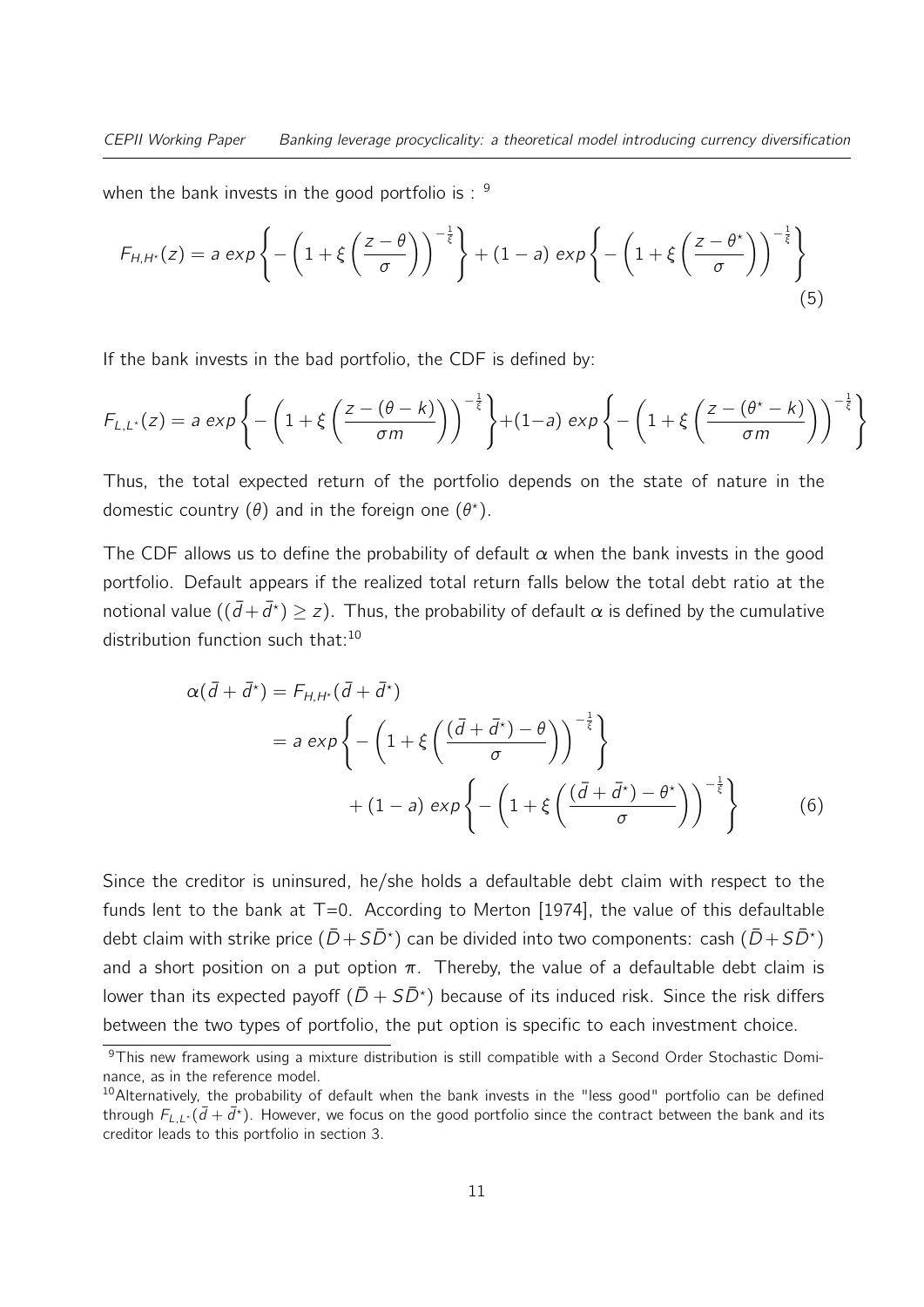If the bank invests in the good portfolio, we obtain the following put option price: $11$ 

$$
\pi_{H,H^*}(\bar{D} + S.\bar{D}^*, A + SA^*) = (A + SA^*).\pi_{H,H^*}(\bar{d} + \bar{d}^*, 1) \equiv (A + SA^*).\pi_{H,H^*}(\bar{d} + \bar{d}^*)
$$

If the bank invests in the bad portfolio, the price of the put option is:

$$
\pi_{L,L^*}(\bar{D} + S.\bar{D}^*, A + SA^*) = (A + SA^*).\pi_{L,L^*}(\bar{d} + \bar{d}^*, 1) \equiv (A + SA^*).\pi_{L,L^*}(\bar{d} + \bar{d}^*)
$$

#### 3. Agents' participation constraints

#### 3.1. Creditor's incentive constraint

The creditor of the bank is risk neutral. He maximizes his utility  $U^C$  defined as his total net expected payoff. His net expected payoff is the difference between the value of his defaultable debt claim and the total funds provided to the bank where:

Defaultable debt claim = 
$$
(\bar{D} + S\bar{D}^*) - (A + SA^*)\pi(\bar{d} + \bar{d}^*)
$$

If the bank invests in the good portfolio, the net expected payoff is the following:

$$
U_{H,H^*}^C(A+SA^*) = (\bar{D}+S\bar{D}^*) - (A+SA^*)\pi_{H,H^*}(\bar{d}+\bar{d}^*) - (D+SD^*)
$$
  
=  $(A+SA^*) [(\bar{d}+\bar{d}^*) - \pi_{H,H^*}(\bar{d}+\bar{d}^*) - (d+d^*)]$  (7)

The requirement that utility is equal to or higher than 0 provides the first Participation Compatibility (PC) constraint of the creditor. This constraint binds in the optimal contract:

$$
0 \leq (\bar{d} + \bar{d}^{\star}) - \pi_{H, H^{\star}}(\bar{d} + \bar{d}^{\star}) - (d + d^{\star}) \tag{8}
$$

$$
(d + d*) = (\bar{d} + \bar{d}*) - \pi_{H,H*}(\bar{d} + \bar{d}*)
$$
 (PC)

<sup>&</sup>lt;sup>11</sup>The price of the put option depends on the total amount reimbursed at the end of the period -  $\bar{D} + S.\bar{D}^*$ - and on the total value of assets  $A + SA^*$ . Assuming that there is a constant returns to scale of option price because of competitive markets, we can recover the value of the option on total portfolio  $A + SA^*$  with strike price $\bar{D}$  +  $S\bar{D}$ <sup>\*</sup> by bundling together  $A + SA$ <sup>\*</sup> options on one dollar's worth of portfolio with strike price  $(\bar{D} + S\bar{D}^*)/(A + SA^*)$ .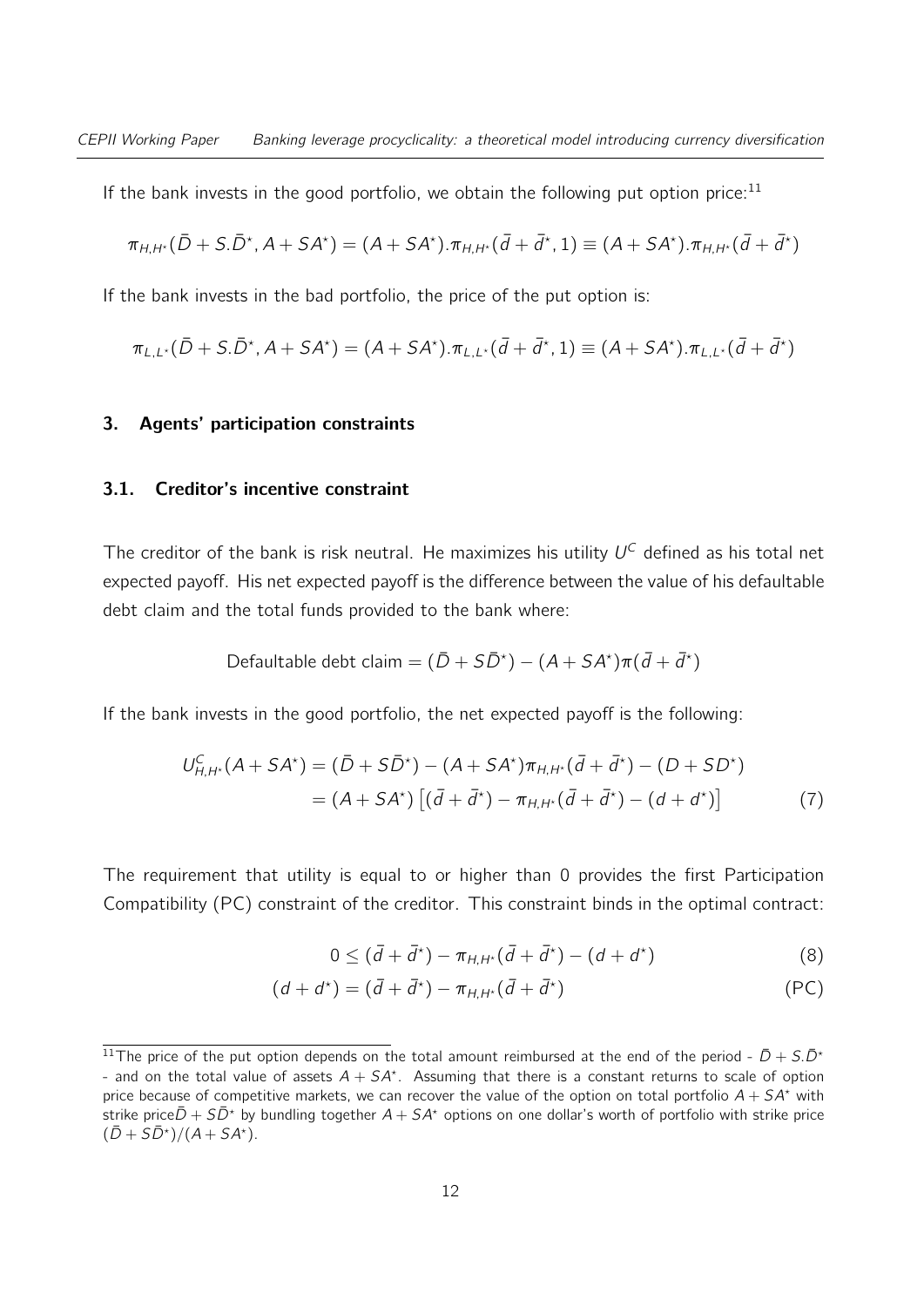Similarly for an investment in the bad portfolio:

$$
U_{L,L^{*}}^{C}(A + SA^{*}) = (A + SA^{*}) \left[ (\bar{d} + \bar{d}^{*}) - \pi_{L,L^{*}}(\bar{d} + \bar{d}^{*}) - (d + d^{*}) \right]
$$
  

$$
(d + d^{*}) = (\bar{d} + \bar{d}^{*}) - \pi_{L,L^{*}}(\bar{d} + \bar{d}^{*})
$$
 (9)

The PC constraints define the total debt ratio at market value relative to the total debt ratio at notional value. The latter should be large enough to form an incentive for the creditor to participate. The higher the reimbursement offered by the bank, the more the creditor is tempted to lend money at  $T=0$ . In this form, the incentive does not depend directly on the portfolio return specifications.

#### 3.2. Bank's incentive constraint

As the bank is risk neutral, it also maximizes its expected utility  $U^B$  defined as its total net expected payoff. The introduction of a second investment currency changes the composition of the bank's net expected payoff  $U_{H,H^{\star}}^{B}$ . In this framework, returns come from assets both in domestic and in foreign currency. Thus the net expected payoff when the bank invests in the good portfolio is equal to:

$$
U_{H,H^{*}}^{B} = A.r_{H} + SA^{*}r_{H^{*}} + (D + S.D^{*}) - (\bar{D} + S.\bar{D}^{*}) + (A + SA^{*})\cdot\pi_{H,H^{*}}(\bar{d} + \bar{d}^{*})
$$
  
=  $(A + SA^{*}) [a.r_{H} + (1 - a)r_{H^{*}} + (d + d^{*}) - (\bar{d} + \bar{d}^{*}) + \pi_{H,H^{*}}(\bar{d} + \bar{d}^{*})]$  (10)

When the bank invests in the bad portfolio the net expected payoff is equal to:

$$
U_{L,L^{*}}^{B} = A.r_{L} + SA^{*}r_{L^{*}} + (D + S.D^{*}) - (\bar{D} + S.\bar{D}^{*}) + (A + SA^{*}).\pi_{L,L^{*}}(\bar{d} + \bar{d}^{*})
$$
  
=  $(A + SA^{*}) [a.r_{L} + (1 - a)r_{L^{*}} + (d + d^{*}) - (\bar{d} + \bar{d}^{*}) + \pi_{L,L^{*}}(\bar{d} + \bar{d}^{*})]$  (11)

Assuming that  $U_{H,H^{\star}}^B \geq U_{L,L^{\star}}^B$  we get the Incentive Compatibility (IC) constraint:

$$
a(r_H - r_L) + (1 - a)(r_{H^*} - r_{L^*}) \ge \pi_{L,L^*}(\bar{d} + \bar{d}^*) - \pi_{H,H^*}(\bar{d} + \bar{d}^*)
$$
(12)

Referring to equation (4), the expected return differentials  $(r_H - r_L)$  and  $(r_{H^*} - r_{L^*})$  are equal and independent on economic conditions.<sup>[12](#page-2-0)</sup> Thus, the left hand side (lhs) of the IC  $12$ See the appendix.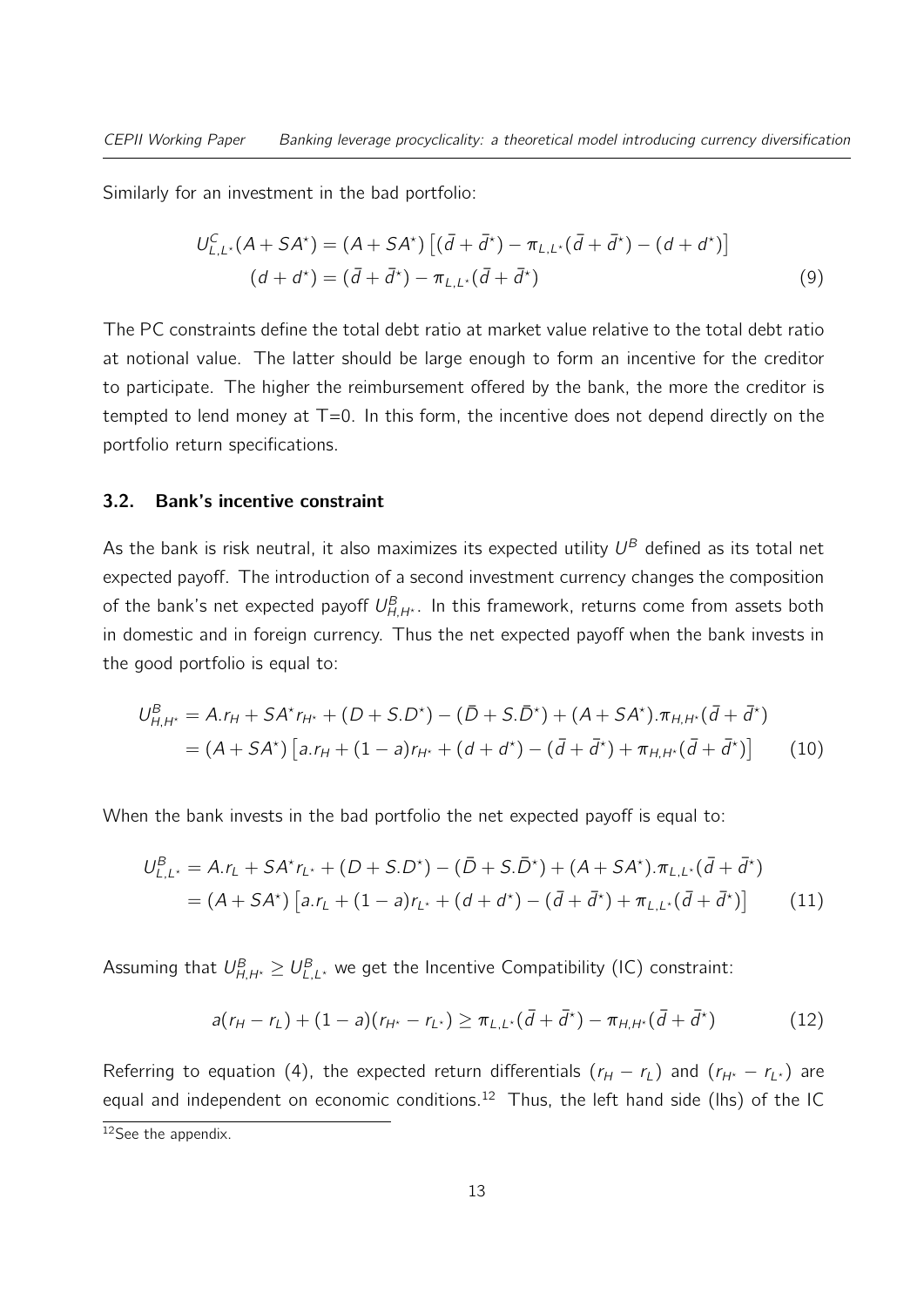constraint defined in equation (12) can be simplified, as if the bank only held assets in the domestic currency.

$$
r_H - r_L \ge \Delta \pi (\bar{d} + \bar{d}^*)
$$
  
\nWhere: 
$$
\Delta \pi (\bar{d} + \bar{d}^*) = \pi_{L,L^*} (\bar{d} + \bar{d}^*) - \pi_{H,H^*} (\bar{d} + \bar{d}^*)
$$
  
\n
$$
r_H - r_L = r_{H^*} - r_{L^*}
$$
\n(13)

The IC constraint simplified in equation (13) stipulates that there is a solution  $(\bar{d} + \bar{d}^{\star})$ that satisfies this inequality. The unique solution illustrated in figure 4 comes from the Second Order Stochastic Dominance (SOSD) between the two mixture distributions and the differential in volatility. The surface area  $\Delta \pi(z)$  increases until  $F_{H,H^*}(z) = F_{L,L^*}(z)$  and decreases after the junction. As shareholders receive returns,  $(\bar{d} + \bar{d}^{\star}) < a(1 + \bar{r}) + (1 - \bar{r})$ a) $(1 + \bar{r}^*)$ , there is a unique solution  $\bar{z} = (\bar{d} + \bar{d}^*)$  which satisfies the IC constraint.

$$
r_H - r_L = \Delta \pi (\bar{d} + \bar{d}^*)
$$
 (IC)

As in [Adrian and Shin](#page-30-0) [\[2014\]](#page-30-0), the IC constraint also represents the moral hazard trade-off from [Holmström and Tirole](#page-30-9) [\[1997\]](#page-30-9). The lhs of IC represents the bank's private benefit from investing in the good portfolio while the right hand side (rhs) is equal to the private benefit from investing in the bad portfolio (e.g. low effort in the moral hazard model of [Holmström](#page-30-9) [and Tirole](#page-30-9) [\[1997\]](#page-30-9)). With the added PC constraint from the creditor, the bank necessarily invests in the good portfolio where the put option induces lower prices. However, additional assumptions are needed to obtain a closed form solution for  $(\bar{d} + \bar{d}^{\star}).$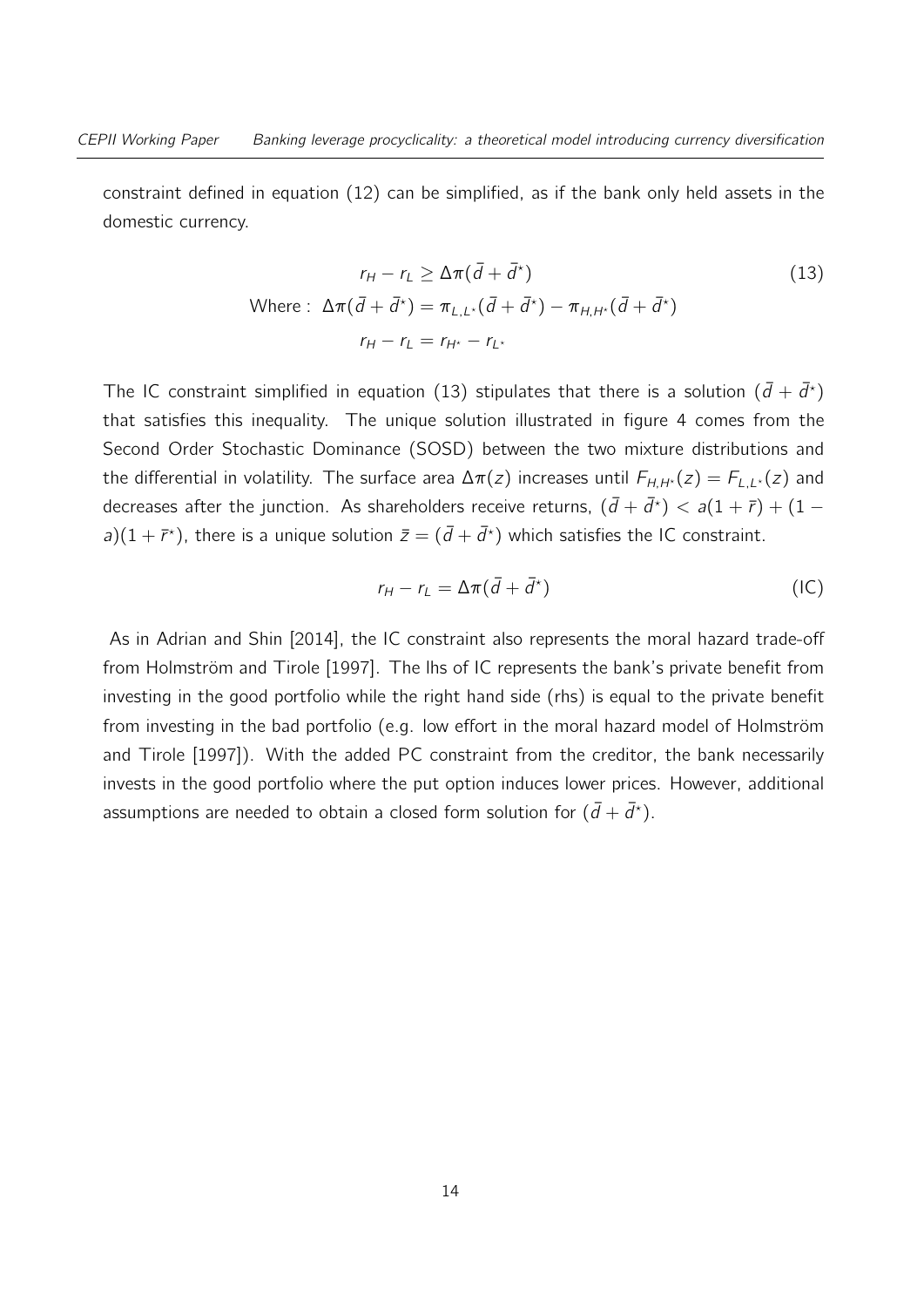

Figure 4 – The incentive compatibility constraint from the bank expected payoff: a unique solution  $\bar{z}$ . This chart plots the distribution functions  $F_{H,H^*}$  and  $F_{L,L^*}$  for  $\xi = 0.1$ ,  $\theta = \theta^* = 0.5$ ,  $\sigma =$ 0.1,  $k=$  0.05, and  $m=$  1.4. The dark line indicates  $F_{H,H^*}$  and the dash line indicates  $F_{L,L^*}$ .

#### 3.3. Value at Risk

As in [Adrian and Shin](#page-30-0) [\[2014\]](#page-30-0), it is assumed here that  $\xi = -1$  and  $m \mapsto 1^{13}$  $m \mapsto 1^{13}$  $m \mapsto 1^{13}$  Thus, the CDF of the mixture functions are of the form:

$$
F_{H,H^*}(z) = a \exp\left\{\frac{z-\theta}{\sigma} - 1\right\} + (1-a) \exp\left\{\frac{z-\theta^*}{\sigma} - 1\right\}
$$

$$
F_{L,L^*}(z) = a \exp\left\{\frac{z-(\theta-k)}{\sigma} - 1\right\} + (1-a) \exp\left\{\frac{z-(\theta^*-k)}{\sigma} - 1\right\}
$$

Hence  $F_{L,L^{\star}}=e^{\frac{k}{\sigma}}F_{H,H^{\star}}$ 

 $13\xi = -1$  implies that the  $F_{H,H^*}(z)$  distribution has an upper bound: the support of the distribution is  $(-\infty, -\sigma \ln \left( a. \exp \left\{ -\left( \frac{\sigma+\theta}{\sigma} \right) \right\} + (1-a) \exp \left\{ -\left( \frac{\sigma+\theta^*}{\sigma} \right) \right\} \right)$  $(\frac{+\theta^*}{\sigma})$  })). As the VaR rule focuses on the left side of the distribution, this assumption is not a problem.  $m \mapsto 1$  makes the volatility between the good and the bad asset comparable. It allows an approximation of a closed form solution.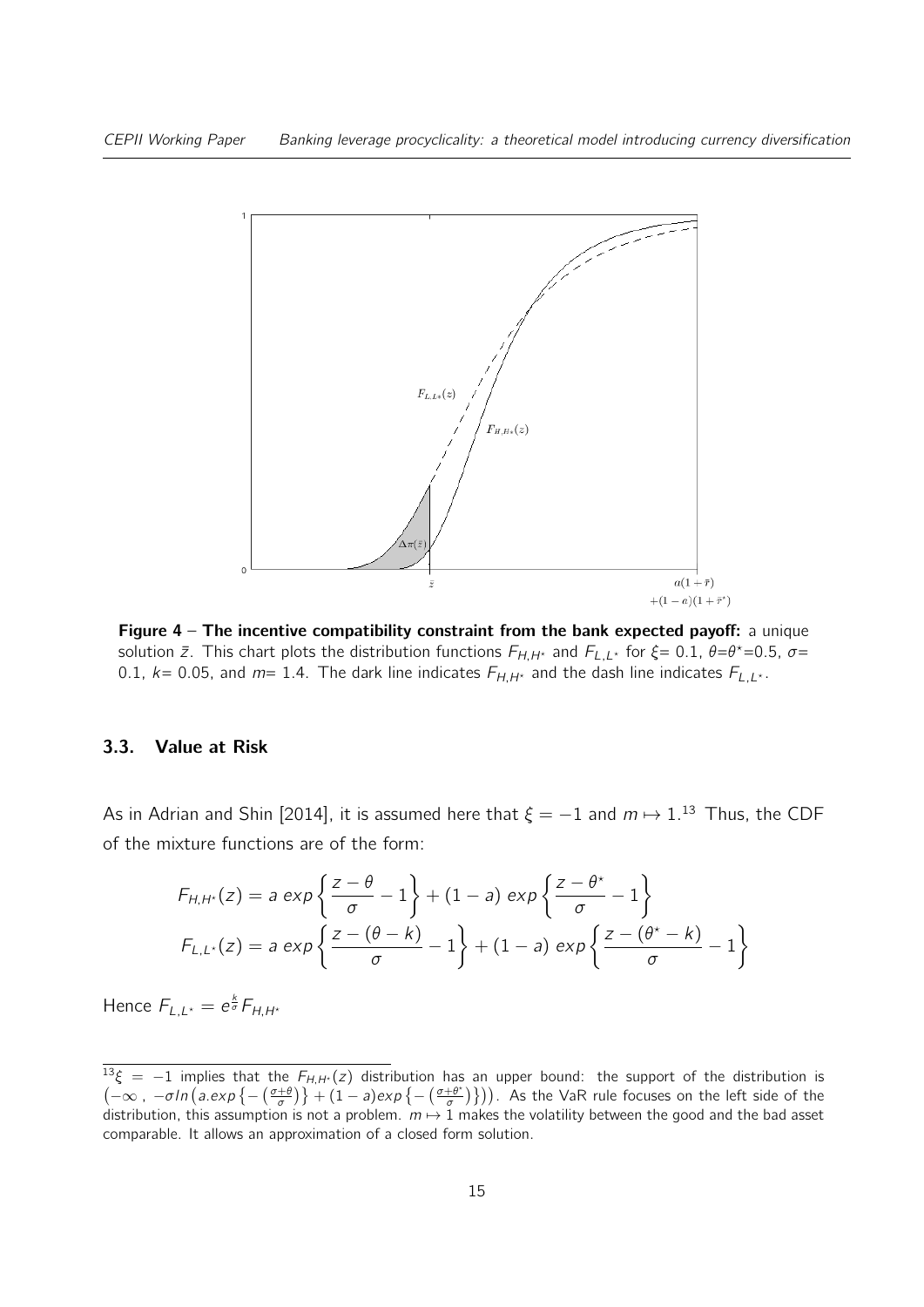These assumptions allow the rhs of IC to be simplified as follows<sup>[14](#page-2-0)</sup>

$$
r_H - r_L = \Delta \pi (\bar{d} + \bar{d}^*)
$$
  
=  $(e^{\frac{k}{\sigma}} - 1)\sigma F_{H,H^*}(\bar{d} + \bar{d}^*)$  (14)

Because  $F_{H,H^*}$  is the bank's probability of default when it invests in the good portfolio, we can extract the following VaR rule from equation (14):

$$
\alpha(\bar{d} + \bar{d}^*) = F_{H,H^*}(\bar{d} + \bar{d}^*) = \frac{r_H - r_L}{(e^{k/\sigma} - 1)\sigma}
$$
(15)

As the rhs of (15) does not depend on  $\theta$  or  $\theta^*$ , the probability of default  $\alpha$  is maintained at the same level for any state of nature and any level of diversification. Especially, equation (15) defines the VaR rule where the bank adjusts its total debt ratio at T=1  $(\bar{d} + \bar{d}^*)$  in order to satisfy a constant  $\alpha$ . Following the VaR rule then implies both a constant  $\alpha$  and a constant  $\Delta \pi$ . Note that the VaR rule focuses on the tail of the distribution. If the tail is thickened by a change in the state of nature, the bank has to decrease its total debt ratio in order to maintain a constant  $\alpha$  that only depends on k,  $\sigma$  and the spread  $r_H - r_L$ .

**Proposition 1** Currency diversification does not affect the VaR rule. The bank adjusts its balance sheet to the state of nature in both currency areas:  $(\bar{d} + \bar{d}^*)$  adjusts to  $\theta$  and  $\theta^*$  in order to satisfy a constant  $\alpha$ .

Equation ([15](#page-2-0)) is equivalent to: $15$ 

$$
\alpha = aF_H + (1 - a)F_{H^*} = \frac{r_H - r_L}{(e^{k/\sigma} - 1)\sigma}
$$
(16)

$$
\alpha = \exp\left\{\frac{(\bar{d} + \bar{d}^*) - \theta}{\sigma} - 1\right\} \left[a + (1 - a)\exp\left\{\frac{\theta - \theta^*}{\sigma}\right\}\right] = \frac{r_H - r_L}{(e^{k/\sigma} - 1)\sigma} \tag{17}
$$

The VaR rule determines bank leverage in its adjustment to the states of nature. The adjustment of  $(\bar{d} + \bar{d}^{\star})$  to the state of nature is:

$$
(\bar{d} + \bar{d}^*) = \theta + \sigma + \sigma \ln \left( \frac{r_H - r_L}{(e^{k/\sigma} - 1)\sigma} \right) - \sigma \ln \left( a + (1 - a) \exp \left\{ \frac{\theta - \theta^*}{\sigma} \right\} \right) \tag{18}
$$

 $14$ See the appendix.

<sup>15</sup>l use the following arrangement:  $F_{H^*} = F_H$ .  $\exp\left\{\frac{\theta - \theta^*}{\sigma}\right\}$  $\frac{-\theta^{\star}}{\sigma}\}$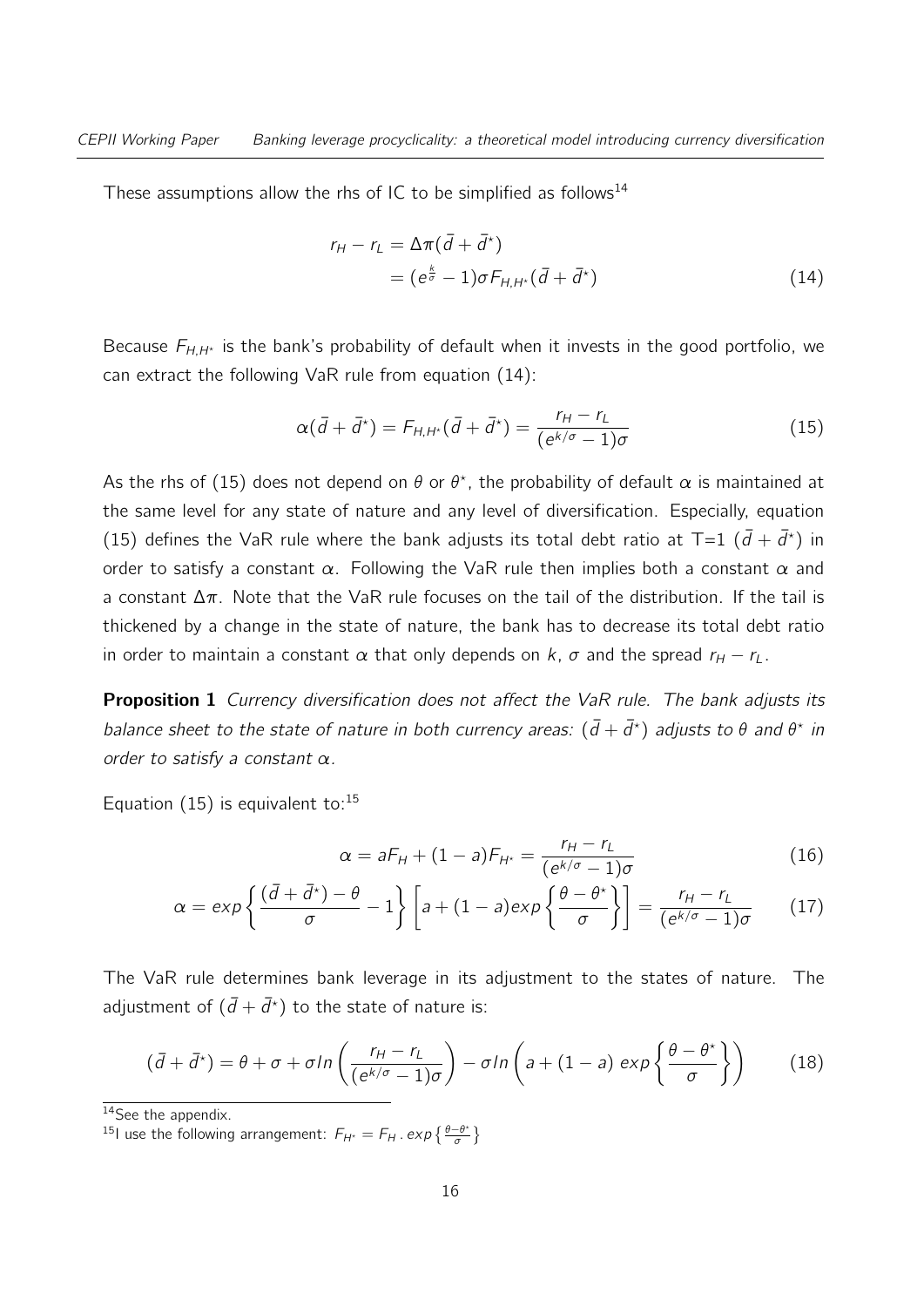If  $a = 1$ , there is no currency diversification and  $(\bar{d} + \bar{d}^*)$  depends on the domestic state of nature θ. In contrast, if  $a=0$ , only the foreign state of nature  $\theta^{\star}$  affects  $(\bar{d}+\bar{d}^{\star})$ . The procyclicality of the leverage is derived from the degree of total debt ratio adjustment with respect to changes in both states of nature.

#### 4. Procyclical leverage with currency diversification

#### 4.1. Economic states of nature and the exchange rate

In previous sections, we assume a fixed exchange rate regime. However, changes in exchange rate will affect the weight of assets in the bank's portfolio since  $a = \frac{A}{A+SA^*}$ . Depending on the correlation between the exchange rate and asset returns, a flexible exchange rate will interact with other channels of leverage adjustments.

Past empirical studies on Uncovered Interest Rate Parity (UIP) including [Froot and Thaler](#page-30-10) [\[1990\]](#page-30-10), [MacDonald and Taylor](#page-30-11) [\[1992\]](#page-30-11), have concluded to the inverse relationship of what the UIP theory predicts.<sup>[16](#page-2-0)</sup> By distinghishing between short and long maturities, [Chinn and](#page-30-12) [Meredith](#page-30-12) [\[2004\]](#page-30-12) confirm previous results and UIP failure, especially for short term maturity: the domestic currency tends to appreciate when domestic interest rates exceed foreign interest rates. Providing a small macroeconomic model with a feedback mechanism between exchange rates, inflation, output and interest rates, [Chinn and Meredith](#page-30-12) [\[2004\]](#page-30-12) explain this short term relationship with monetary authority's behavior defined as "leaning against the wind". Extending the analysis to equity markets and exchange rate, [Ehrmann et al.](#page-30-8) [\[2011\]](#page-30-8) use a structural VAR model with daily data from 1988 to 2004. They show that euro area markets rise significantly following an appreciation of the euro. Studying the reverse causality, they show that the euro is also positively affected by shocks on short rates where a rise in euro area short rates leads to a euro appreciation.

Hypothesis 1 The domestic currency appreciates when the domestic return rises with respect to the foreign one.

Additionally, as  $\theta$  and  $\theta^*$  are known for both periods T={0, 1}, the exchange rate S does not change between T=0 and T=1. Starting from an initial situation T<0 where  $\theta = \theta^*$ , a symmetric increase in  $\theta$  and  $\theta^*$  in the two economies does not change the interest rate spread.

 $16$ Following the IUP theory, a depreciation of the domestic currency should follow an increase in domestic returns in order to make returns equal among portfolios.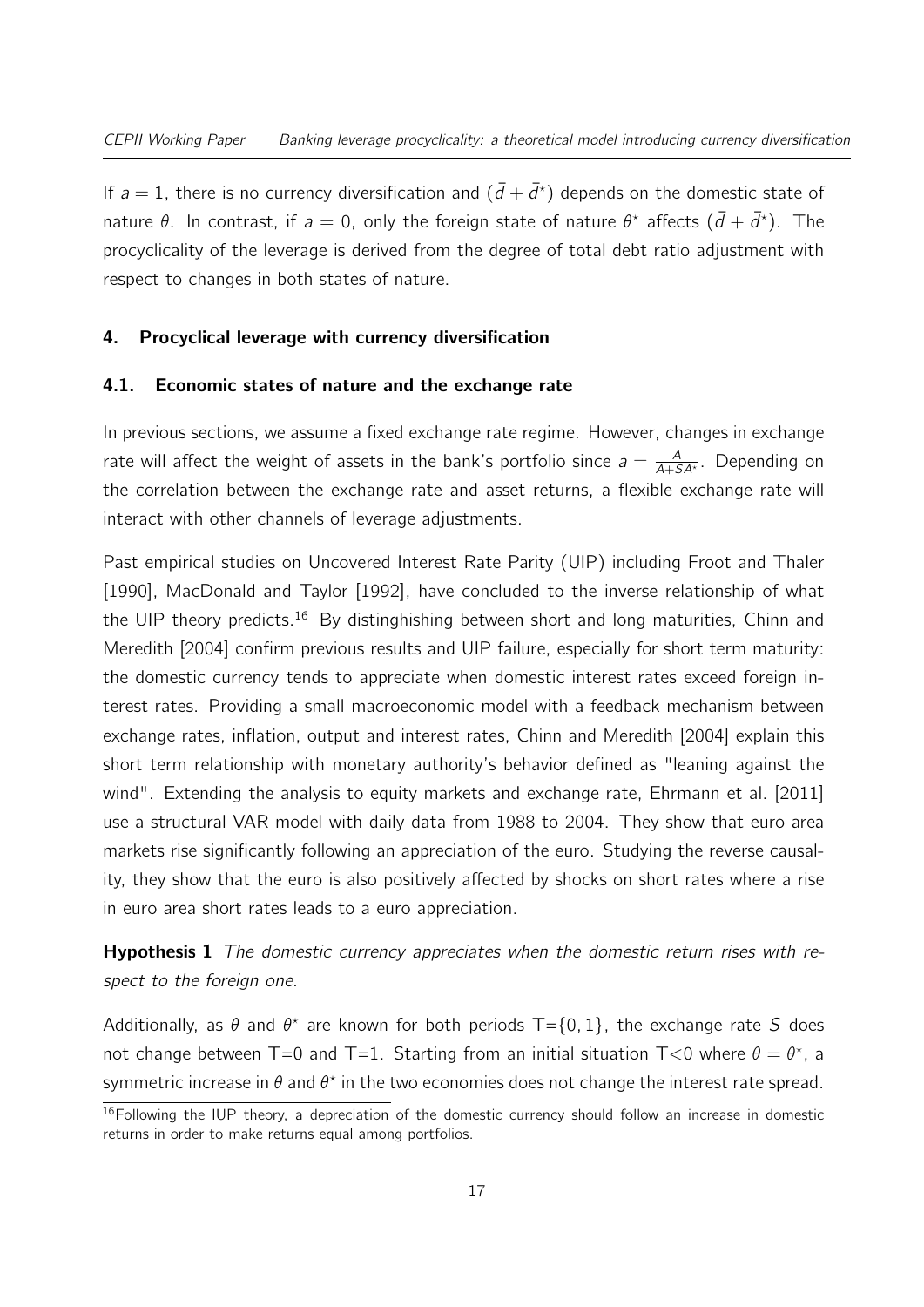The exchange rate stays at its initial value  $S = 1$ . Now, if the amplitude of the positive change in the state of nature is larger in the domestic economy,  $\theta > \theta^*$ , the domestic asset offers higher return: domestic currency appreciates and S decreases below 1 over  $T = \{0, 1\}$ . Finally, an anti-symmetric change in the states of nature such that  $\theta$  increases while  $\theta^*$  falls by the same amount adds to the depreciation of the foreign currency. S falls well-below unity at  $T=\{0, 1\}$ . The process of S relative to good portfolios is given by equation (19) where return depends on the state of nature of both economies and on a function of the shape parameter  $H(\xi)$ :

$$
S = 1 + \frac{r_{H^*} - r_H}{1 + r_H}
$$
 (19)

$$
r_{H^*} = \theta^* + \sigma H(\xi)
$$
  
\n
$$
r_H = \theta + \sigma H(\xi)
$$
  
\n
$$
\lim_{r_H \to \infty} S(r_H) = 0 \text{ , and } S = 1 \leftrightarrow r_H = r_{H^*}
$$

As  $\theta$  and  $\theta^*$  are known for both periods, the exchange rate does not change between T=0 and  $T=1$ . Implicitly, we also assume that the bank does not change the composition of its portfolio, notwithstanding small changes in states of nature.<sup>[17](#page-2-0)</sup> When the domestic currency appreciates, the converted value of the foreign asset declines, which leads to a larger share of domestic assets relative to total assets: a goes up at  $T = \{0, 1\}$ . Consequently, the changes in a and  $(1 - a)$  only reflect the exchange rate effect on converted value, or what we call the valuation effect of currency diversification. This makes it possible to identify the impact of currency diversification on leverage.

**Hypothesis 2** Changes in a only reflect valuation effects due to variations in the exchange rate, that is  $\frac{da(S)}{dS} < 0$ .

<sup>&</sup>lt;sup>17</sup>[Hau and Rey](#page-30-13) [\[2008\]](#page-30-13) provide evidences of portfolio rebalancing bahavior focusing on institutional investors between 1998 and 2002. Banks are then excluded from the analysis. Furthermore, [Hau and Rey](#page-30-13) [\[2008\]](#page-30-13) use half-years data while [Odean](#page-31-5) [\[1998\]](#page-31-5), [Liu and Strong](#page-30-14) [\[2008\]](#page-30-14) justify the "buy and hold" strategy for short term horizon because of the transaction costs implied in rebalancing strategies. Following [Liu and Strong](#page-30-14) [\[2008\]](#page-30-14), a monthly rebalancing strategy is then unrealistic. Because our model focuses on short term horizon, such as monthly horizon, we assume that banks do not change the composition of their portfolio.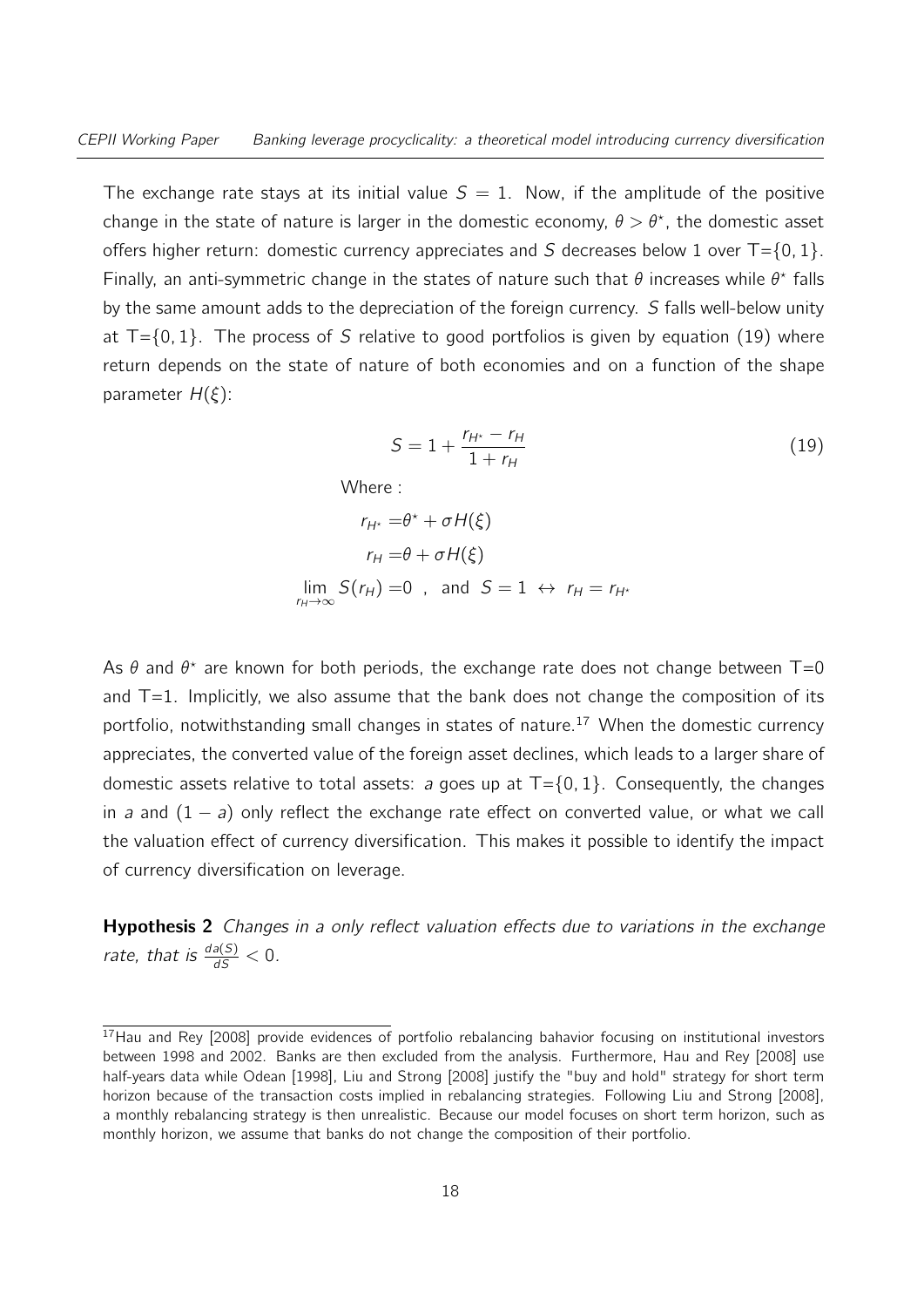We can rewrite equation (18) where  $a$  is a function of  $S$  such that:

$$
(\bar{d} + \bar{d}^*) = \theta + \sigma + \sigma \ln\left(\frac{r_H - r_L}{(e^{k/\sigma} - 1)\sigma}\right) - \sigma \ln\left(a(S) + (1 - a(S))\exp\left\{\frac{\theta - \theta^*}{\sigma}\right\}\right) \tag{20}
$$
  
With 
$$
\frac{da(S)}{dS} < 0
$$

#### 4.2. A symmetric, positive change in both states of nature

If the two economies face a common positive or negative change in their state of nature, currency diversification does not affect the procyclicality of the leverage. Domestic and foreign assets still offer a similar return and the exchange rate is not affected. This specific positive change in states of nature is our benchmark for the comparative statics developed in sections 4.3 and 4.4.

**Proposition 2** Whatever the exchange-rate regime, currency diversification does not affect leverage procyclicality when changes in states of nature are symmetric, that is  $\theta = \theta^*$ .









Figure 5 – Global and positive change in states of nature: from  $\theta = \theta^* = 0.5$  to  $\theta = \theta^* = 0.6$ . Black lines display initial PDF and CDF while blue lines illustrate new PDF and CDF. In b), less good portfolios are drawn with dashed lines. Distribution functions of both types of portfolio are defined for  $a = 0.5$ ,  $\xi = 0.1$ ,  $\sigma = 0.1$ ,  $k = 0.05$ , and  $m = 1.4$ .

As illustrated in figure 5.a), the probability Density Functions (PDF) of the good portfolio total return shifts to the right because of the common positive change in states of nature. As total expected return goes up, the bank increases its total debt ratio  $(\bar{d} + \bar{d}^\star)$  to maintain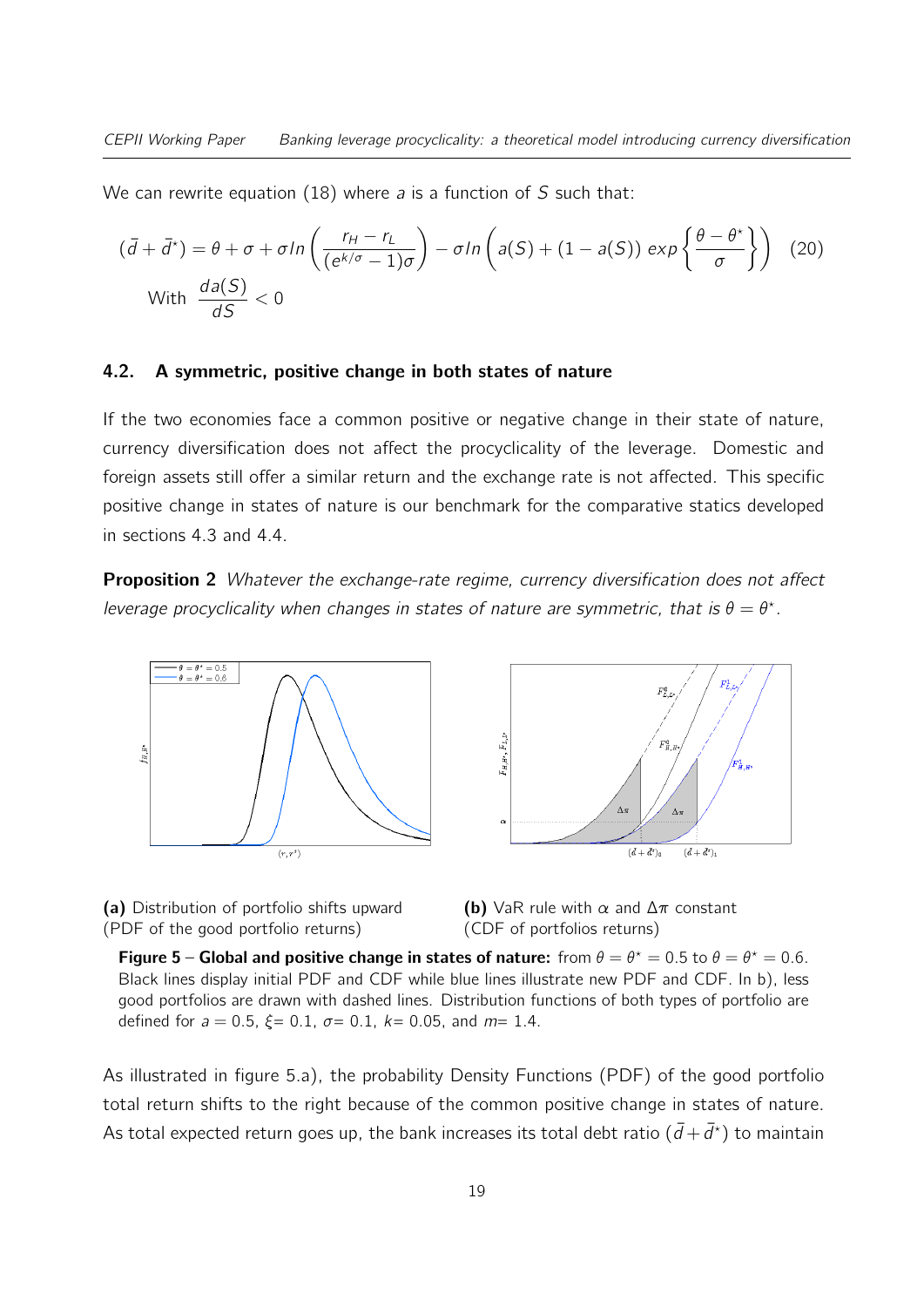$\alpha$  and  $\Delta\pi$  constant as in [Adrian and Shin](#page-30-0) [\[2014\]](#page-30-0). The total debt ratio at the notional value goes from  $(\bar{d}+\bar{d}^\star)_0$  to  $(\bar{d}+\bar{d}^\star)_1$  in figure 5.b). The responsiveness of  $(\bar{d}+\bar{d}^\star)$  to changes in states of nature is not different from that of a single currency framework.<sup>[18](#page-2-0)</sup>

#### 4.3. An anti-symmetric change in states of nature

The anti-symmetric change in states of nature is either characterized by a positive change in the domestic's state of nature and an opposite change in the foreign economy's state of nature, or by a negative change in the domestic's state of nature and an opposite change in the foreign economy's state of nature. Depending on the anti-symmetric change in states of nature, we derive the following comparative statics result.

**Proposition 3** In both exchange rate regimes, and relative to the domestic state of nature, an anti-symmetric change in states of nature where  $\theta > \theta^*$  ( $\theta < \theta^*$ ) leads to counter-cyclical (less pro-cyclical) leverage when there is currency diversification.

When the anti-symmetric change in states of nature is characterized by a positive change in the domestic's state of nature and an opposite change in the foreign economy's state of nature, the foreign asset's expected return decreases, implying a downward shift of its PDF. Inversely, the domestic asset's expected return increases, implying an upward shift of its PDF. As illustrated in blue in figure 6.a), the portfolio's PDF in a fixed exchange rate regime, which includes both assets' PDF, now includes two modes, one relative to each asset. Compared to the initial situation where  $\theta = \theta^*$ , bank's portfolio is subject to increased risk of loss since the tail of the combined distribution is thickened. As the portfolio held by the bank becomes riskier, the bank has to deleverage to satisfy the VaR rule and the constant probability of default  $\alpha.^{19}$  $\alpha.^{19}$  $\alpha.^{19}$  Figure 6.b) shows this new adjustment where  $(\bar{d}+\bar{d}^{\star})$  goes from  $(\bar{d}+\bar{d}^{\star})_0$  to  $(\bar{d} + \bar{d}^{\star})_2^{Fix}$ . Compared to a portfolio only composed of domestic assets, leverage becomes counter-cyclical when diversification is introduced with fixed exchange rate regime.<sup>[20](#page-2-0)</sup>

With a floating regime, the home currency appreciates. Therefore, the weight of domestic asset increases in bank's portfolio and the density relative to this mode goes up, as illustrated in grey in 6.a). As the risk of loss decreases relative to the fixed exchange rate regime, the

<sup>18</sup>Proof in the appendix 5.3.

<sup>&</sup>lt;sup>19</sup>Satisfying the VaR rule with constant  $\alpha$  is equivalent to that of a constant  $\Delta \pi$ ; therefore, we choose to focus on the  $\alpha$  condition relative to  $F_{H,H^*}$  in order to simplify graphic interpretations.

<sup>20</sup>Proof in the appendix 5.3.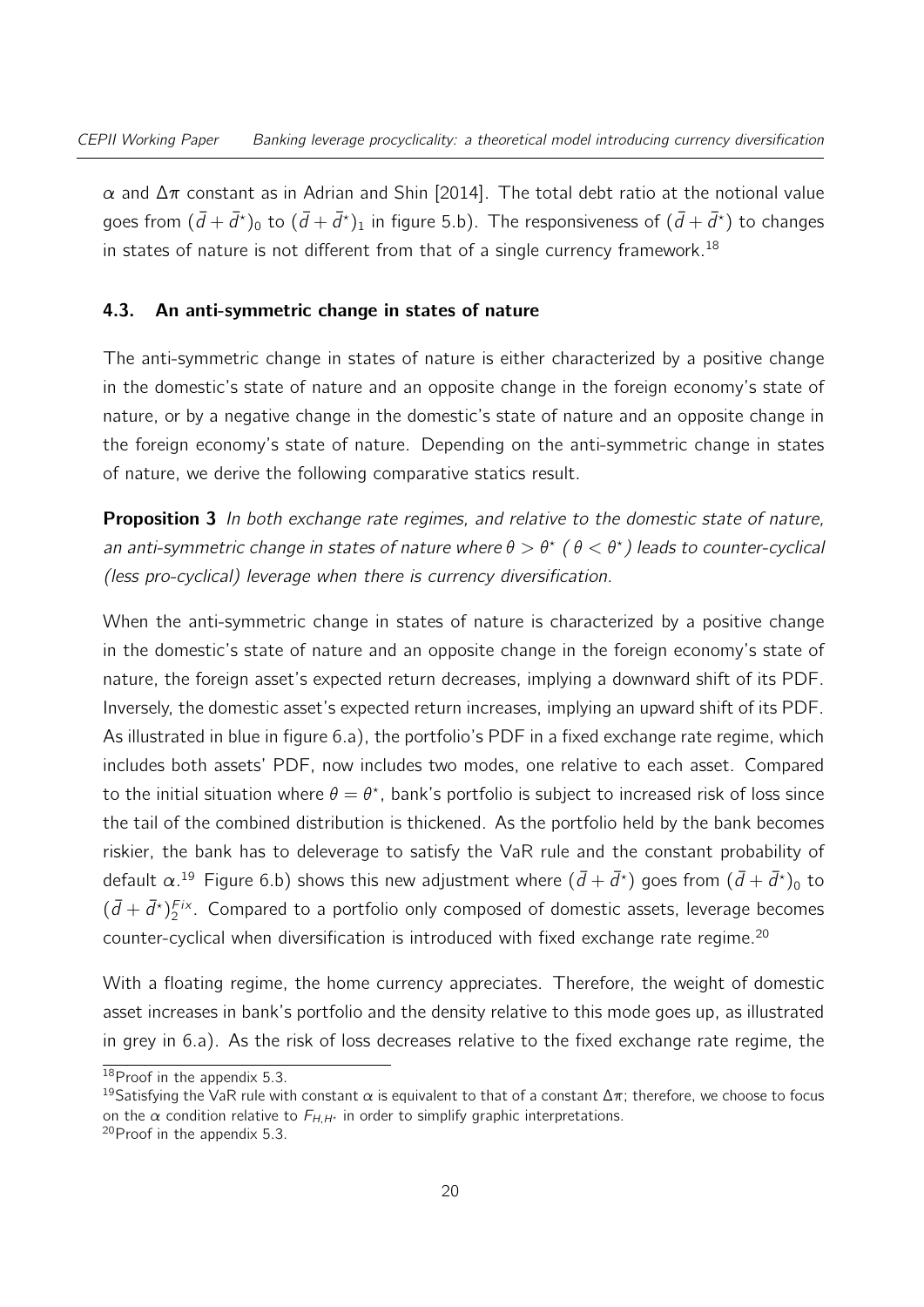





Figure 6 – Anti-symmetric change in states of nature: from  $\theta = \theta^* = 0.5$  to  $\theta = 0.6$  and  $\theta^* = 0.4$ . Black lines display initial PDF and CDF while blue lines and grey lines illustrate new PDF and CDF for fixed exchange rate ( $a = 0.5$ ) and floating exchange rate ( $a = 0.8$ ) respectively. Distribution functions of good portfolios are defined for  $\xi = 0.1$  and  $\sigma = 0.1$ .

bank still deleverages to satisfy the VaR rule and  $\alpha$ , but the adjustment is less brutal than with a fixed exchange rate regime. As illustrated in figure 6.b), total debt ratio moves to  $(\bar{d} + \bar{d}^{\star})_2^{Float}.$ 

More generally, diversification associated with an anti-symmetric change in states of nature always leads to a decrease in leverage as the bank is subject to increased risk. Relative to domestic state of nature  $\theta$ , leverage becomes counter-cyclical when  $\theta > \theta^*$ , while it becomes less pro-cyclical when  $\theta < \theta^*$ .<sup>[21](#page-2-0)</sup> Because the exchange rate depends on the interest rate spread, a floating exchange rate implies an appreciation of the currency with higher returns. Thereby, it always increases in bank's portfolio the relative weight of the asset offering higher returns. Relative to domestic state of nature  $\theta$ , leverage becomes less counter-cyclical compared to the fixed regime when  $\theta > \theta^*$ , while it becomes even less pro-cyclical compared to the fixed regime when  $\theta < \theta^*$ .

<sup>&</sup>lt;sup>21</sup>When an anti-symmetric change is associated with  $\theta < \theta^*$ , the decrease in leverage is less important with currency diversification than without currency diversification since the foreign asset improves total portfolio returns.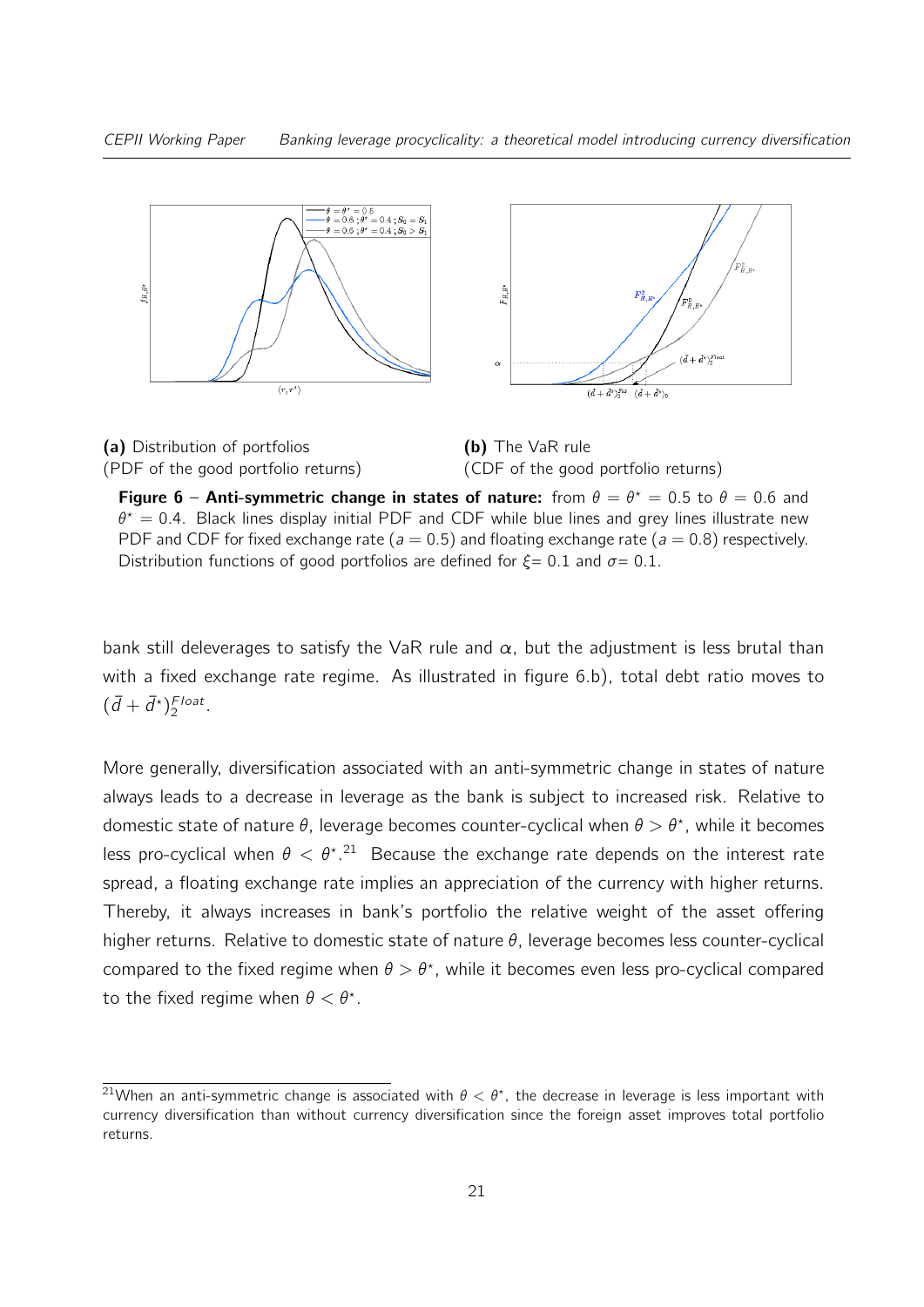#### 4.4. An asymmetric and positive change in states of nature

Lastly, we assume that the last change in states of nature is positive in both countries but the amplitude of the change is lower in the foreign economy. Thus, the return on assets differs and the distribution of the portfolio return flattens when the exchange rate is fixed. As illustrated in Figure 7, the blue PDF of the portfolio still shifts to the right but the density relative to the mode decreases. Consequently, the bank still increases  $(\bar{d}+\bar{d}^{\star})$  but to a lesser extent than in the symmetric or global case. It reaches  $(\bar{d}+\bar{d}^{\star})^{Fix}_3$  to keep  $\alpha$  constant in 7.b). Leverage procyclicality is reduced. $^{22}$  $^{22}$  $^{22}$ 

In a floating regime and relative to the home state of nature  $\theta$ , procyclicality increases compared to the fixed regime. The asymmetric change in states of nature leads to the appreciation of the domestic currency. As the converted value of the foreign asset decreases, the domestic asset weight in the portfolio increases. In Figure 7.a) the grey PDF moves slightly to the right compared to the fixed exchange rate regime. Thus, bank leverage is more procyclical to satisfy the VaR rule and the constant  $\alpha$  in figure 7.b) compared to the fixed regime. Total debt ratio rises from  $(\bar{d} + \bar{d}^{\star})_0$  to  $(\bar{d} + \bar{d}^{\star})_3^{F{load}}$ .





(a) Distribution of portfolios (PDF of the good portfolio returns) (b) Leverage goes up to satisfy the VaR rule (CDF of the good portfolio returns)

Figure 7 – Asymmetric and positive change in states of nature: from  $\theta = \theta^* = 0.5$  to  $\theta = 0.6$ and  $\theta^* = 0.55$ . Black lines display initial PDF and CDF while blue lines and grey lines illustrate new PDF and CDF for fixed exchange rate ( $a = 0.5$ ) and floating exchange rate ( $a = 0.6$ ) respectively. Distribution functions of good portfolios are defined for  $\xi = 0.1$  and  $\sigma = 0.1$ .

<sup>22</sup>Proof in the appendix 5.3.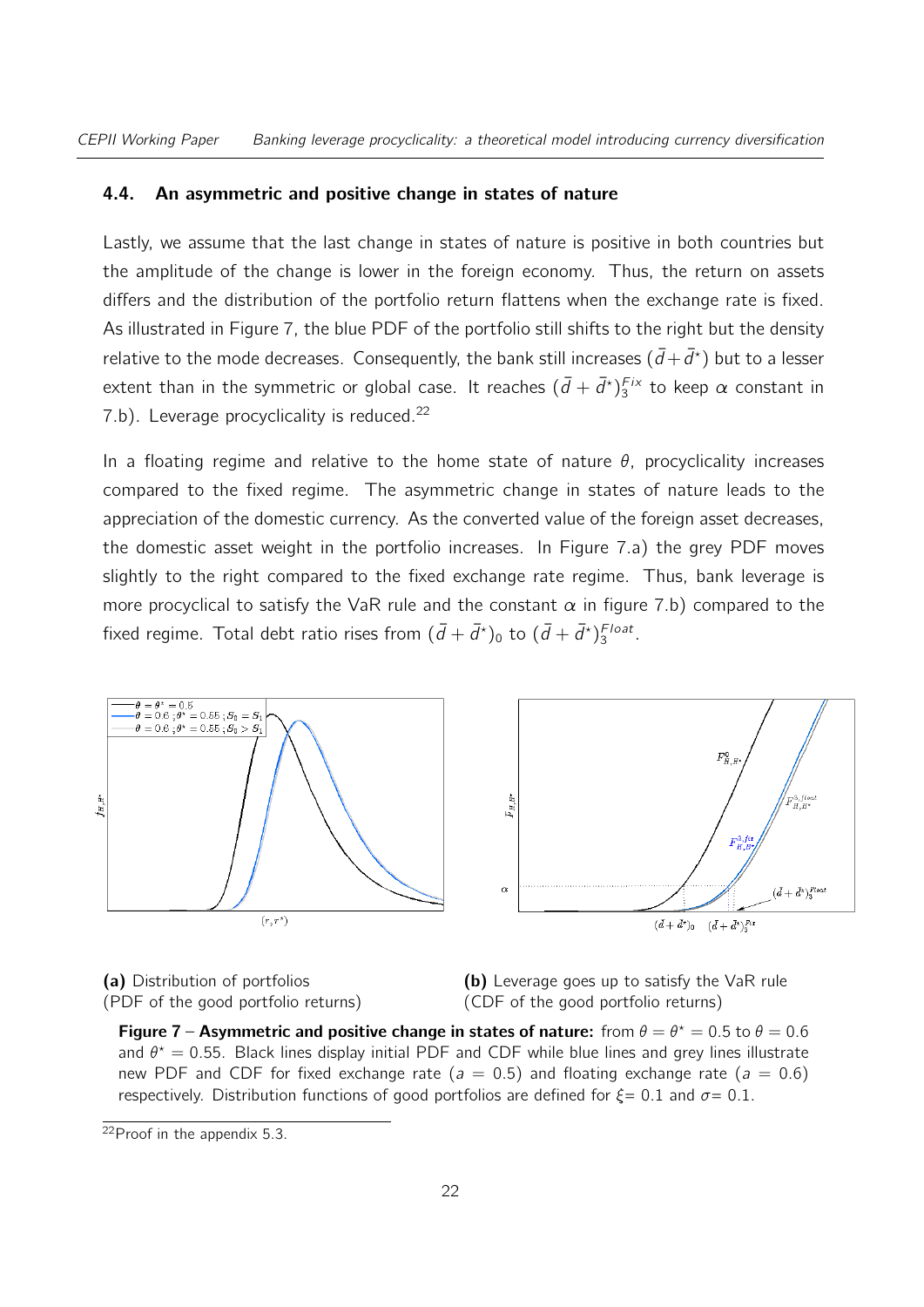Regarding the two economic changes in states of nature mentioned above (anti-symmetric and asymmetric), a floating exchange rate regime always promotes the asset which offers a better return. As the bank follows a VaR rule, the floating exchange rate regime increases its capacity to raise funds compared to its debt capacity in a fixed exchange rate regime.

**Proposition 4** Compared to a fixed exchange rate regime, the introduction of a floating exchange rate increases the fund-raising capacity of the banks when changes in states of nature are anti-symmetric or asymmetric, that is  $\frac{d(\bar{d}+\bar{d}^*)}{dS}>0$  when  $\theta^*> \theta$  or  $\frac{d(\bar{d}+\bar{d}^*)}{dS}<0$ when  $\theta^* < \theta$ .

Depending on the relative state of nature across countries, currency diversification affects leverage procyclicality differently. Table 2 provides a summary of the results and extends the analysis to three other cases focusing on asymmetric changes in the state of nature. First, an asymmetric and positive change where  $\theta < \theta^*$  increases leverage procyclicality relative to the home state of nature: the rise in returns and the valuation effect magnify leverage adjustment compared to a portfolio only composed of a domestic asset. Second, an asymmetric and negative change where  $\theta^* < \theta$  increases leverage procyclicality compared to the home state of nature. The decrease in leverage is stronger than without diversification as the tail of the distribution is thickened by the foreign asset. However,  $\theta^* < \theta$  implies an appreciation of the domestic currency as the domestic asset offers higher returns than the foreign one. Therefore, the fund-raising capacity of the bank improves and the decrease in leverage is less pronounced with a floating than a fixed exchange rate regime. Finally, an asymmetric and negative change where  $\theta < \theta^*$  decreases leverage procyclicality relative to the home state of nature. Because  $\theta < \theta^*$ , the foreign asset is less impacted by the negative change than the domestic asset. Therefore, diversification helps to mitigate total losses and the decrease in leverage is less strong than without diversification. Because the valuation effect promotes the foreign asset, leverage procyclicality is further weakened when the exchange rate is floating. $23$ 

More generally, diversification decreases leverage procyclicality when changes in states of nature are asymmetric and when the domestic economy is more affected than the foreign one. A floating exchange rate regime always increases the fund-raising capacity of the bank compared to a fixed exchange rate regime. Therefore, if a negative change in the states of nature is observed (either as an anti-symmetric change or as an asymmetric change), and

 $23$ See the appendix 5.4.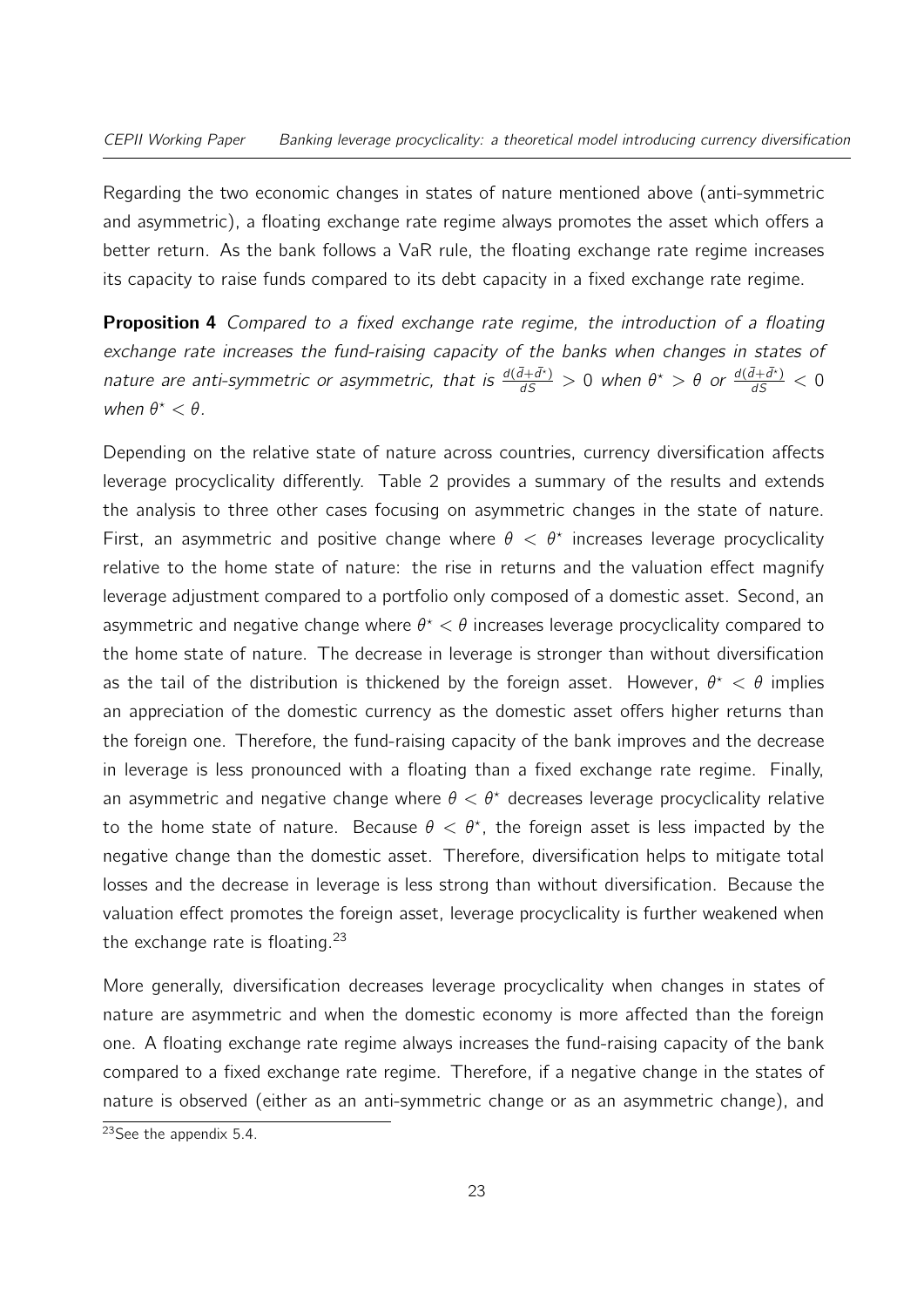| States of nature:               | No diversification | Diversification $(a < 1)$ |                              |
|---------------------------------|--------------------|---------------------------|------------------------------|
|                                 | $(a=1)$            |                           | Fixed regime Floating regime |
| Symmetric change:               |                    |                           |                              |
| $\theta = \theta^*$             | $++$               | $+ + +$                   | $++ +$                       |
| Anti-symmetric change:          |                    |                           |                              |
| With $\theta > \theta^*$        | $+++$              |                           |                              |
| With $\theta < \theta^*$        |                    |                           |                              |
| Asymmetric and positive change: |                    |                           |                              |
| With $\theta > \theta^*$        | $+++$              | $^{+}$                    | $++$                         |
| With $\theta < \theta^*$        | $^{+}$             | $++$                      | $+++$                        |
| Asymmetric and negative change: |                    |                           |                              |
| With $\theta^* < \theta$        |                    |                           |                              |
| With $\theta < \theta^*$        |                    |                           |                              |

CEPII Working Paper Banking leverage procyclicality: a theoretical model introducing currency diversification

Table 2 – Leverage procyclicality, states of nature and exchange rate regimes: an increase in leverage is represented by a "+", while a decrease in leverage is given by a "−". The number of signs translates the magnitude of the adjustment.

if banks are diversified, the decrease in leverage is less pronounced with a floating exchange rate regime than with a fixed exchange rate regime.<sup>[24](#page-2-0)</sup>

#### **Conclusion**

Global banks follow global strategies regarding the composition of their assets and liabilities, with marked regional diversification of balance sheets. According to the empirical literature, this diversification may have an impact on leverage procyclicality. However, no account has previously been taken of currency diversification, which affects the converted value of foreign assets in the balance sheet.

This paper offers the first theoretical model to introduce currency diversification in global banks' balance sheets. Based on [Adrian and Shin](#page-30-0) [\[2014\]](#page-30-0), the model micro-founds the VaR rule and confirms the active behavior of banks in response to economic fluctuations. Depending on the type of shock and on the exchange rate regime, we find that currency diversification affects leverage adjustment. When changes in states of nature are asymmetric and when the domestic economy is more affected than the foreign one, diversification decreases leverage procyclicality. When changes in states of nature are anti-symmetric with better conditions

<sup>24</sup>Proof in the appendix 5.5.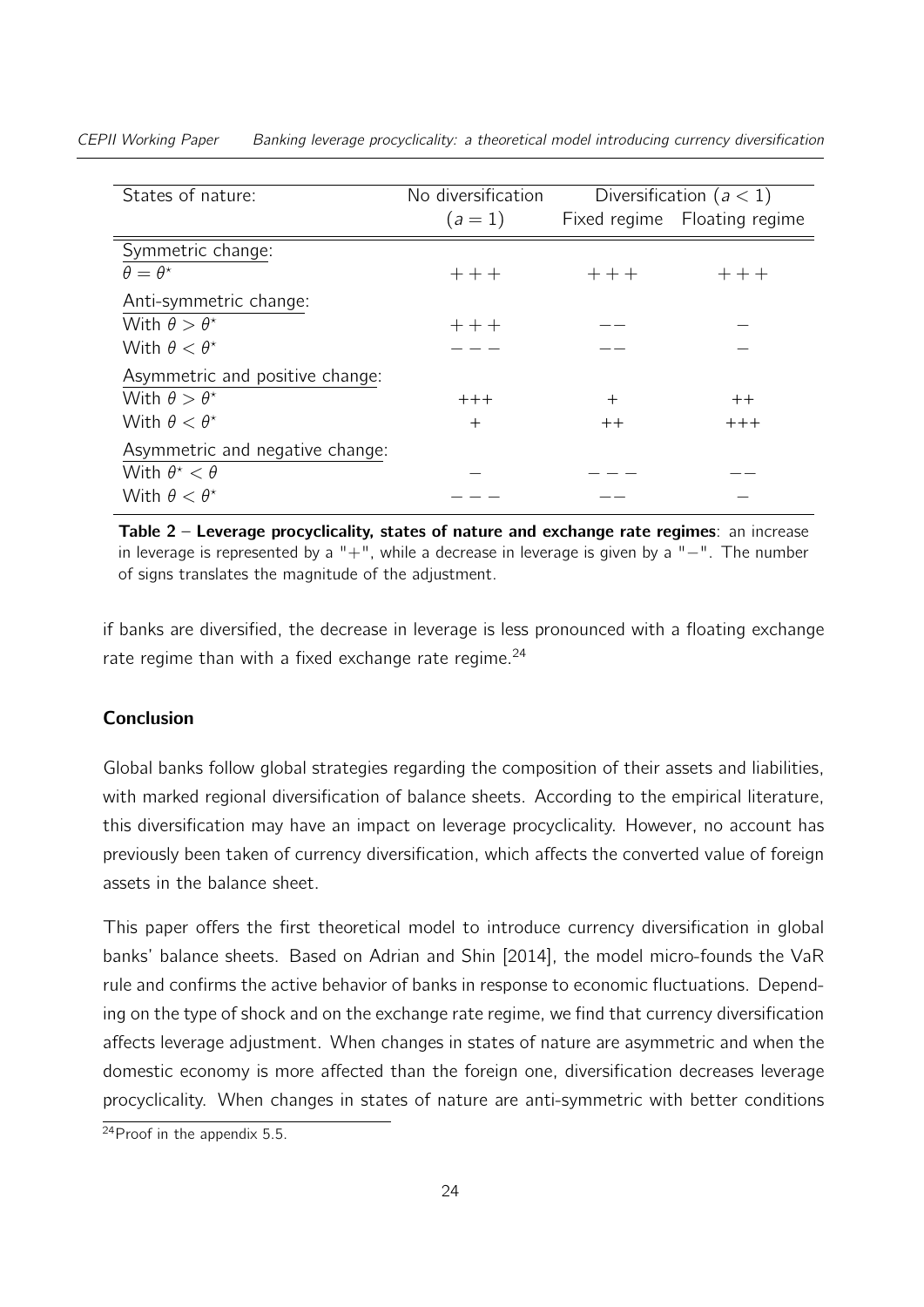#### CEPII Working Paper Banking leverage procyclicality: a theoretical model introducing currency diversification

at the domestic level, leverage becomes counter-cyclical relative to domestic state of nature in both exchange rate regimes, while it becomes less procyclical relative to the domestic state of nature when conditions are better at the foreign level. Regarding the two economic changes in states of nature mentioned above (anti-symmetric and asymmetric), a floating exchange rate regime always promotes the asset which offers a better return. As the bank follows a VaR rule, the floating exchange rate regime increases its capacity to raise funds compared to its debt capacity in a fixed exchange rate regime: the floating exchange rate regime increases its risk-taking capacity.

Three policy implications can be derived from these results. First, as currency diversification is not neutral, regulators should monitor the degree of currency diversification in addition to geographic diversification. Second, regulators could encourage diversification with foreign assets if they offer a buffer against higher negative domestic shocks. Third, as a floating exchange rate regime helps to soften negative shocks when banks are diversified, regulators may want to promote floating exchange rate regime.

Finally, this paper develops a theoretical framework consistent with global banks' international involvement and advanced economies. Introducing currency diversification in banks' balance sheet and endogenous exchange rate provides a complete theoretical framework that can explain empirical heterogeneity in leverage procyclicality. First, it would be interesting to test these conclusions with micro data on banks' balance sheet. Second, it would be also interesting to extend this framework to a general equilibrium model. Thereby, the financial cycle would be connected to the real economic cycle and economic states of nature could be defined endogenously.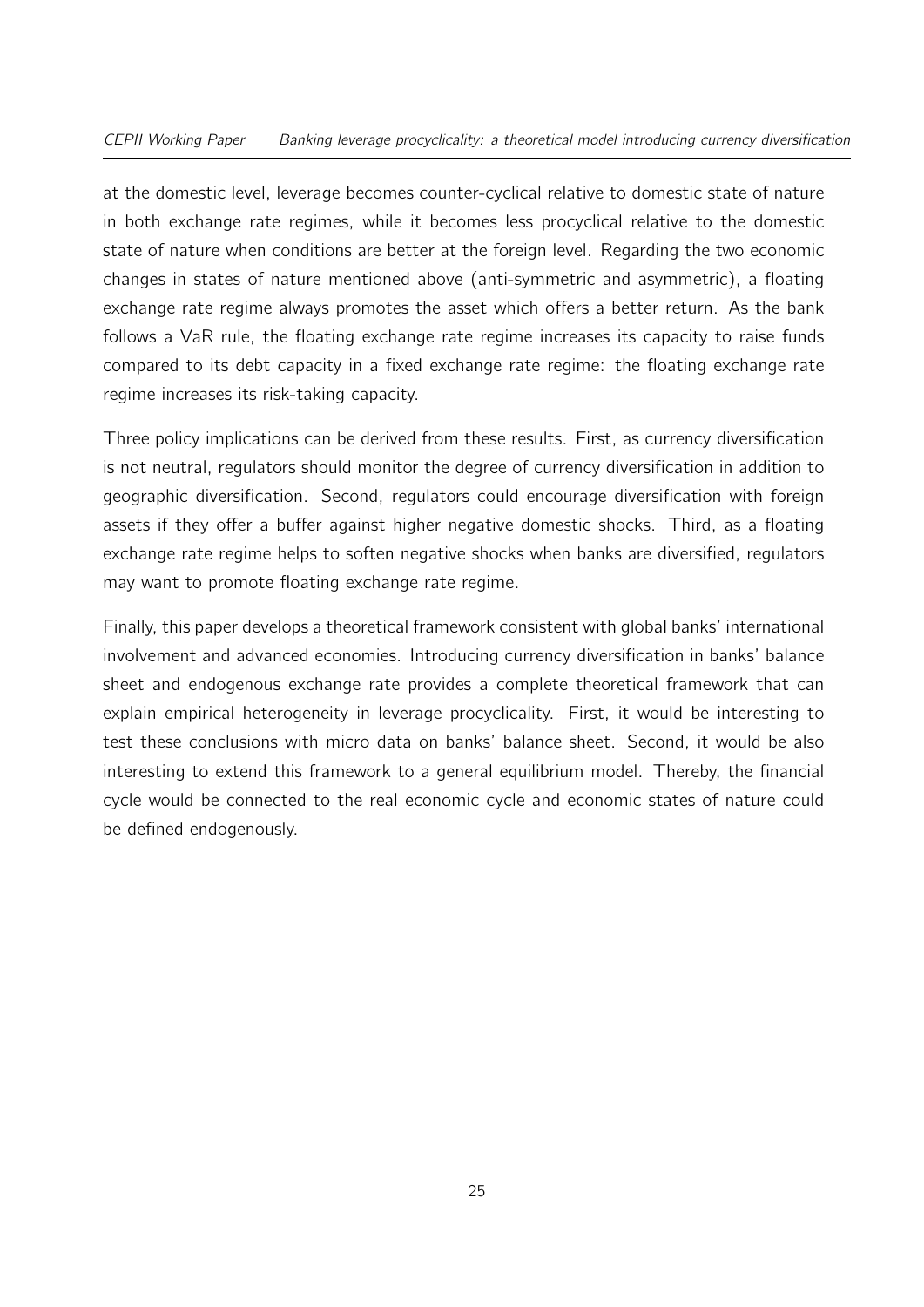#### Appendix

#### 5.1 Constant spreads:

As assets only differ in their location parameters, the spread between the good and the bad investment returns is equal for domestic as for foreign currency assets:

$$
r_{H} - r_{L} = \theta + \sigma H(\xi) - (\theta - k) - m\sigma H(\xi)
$$

$$
= k - \sigma(m - 1)H(\xi)
$$
And:
$$
r_{H^{*}} - r_{L^{*}} = \theta^{*} + \sigma H(\xi) - (\theta^{*} - k) - m\sigma H(\xi)
$$

$$
= k - \sigma(m - 1)H(\xi)
$$

Therefore:

$$
a(r_{H} - r_{L}) + (1 - a)(r_{H^{*}} - r_{L^{*}})
$$
  
=  $a \cdot (\theta + \sigma H(\xi) - (\theta - k) - m\sigma H(\xi)) + (1 - a)(\theta^{*} + \sigma H(\xi) - (\theta^{*} - k) - m\sigma H(\xi))$   
=  $a \cdot (k - \sigma(m - 1)H(\xi)) + (1 - a)(k - \sigma(m - 1)H(\xi))$   
=  $(k - \sigma(m - 1)H(\xi))$   
=  $Cst$ 

#### 5.2 IC development:

The simplifying assumptions give the following IC constraint:

$$
(r_H - r_L) = \Delta \pi (\bar{d} + \bar{d}^*)
$$
\n
$$
= \int_0^{\bar{d} + \bar{d}^*} F_{L,L^*} dz - \int_0^{\bar{d} + \bar{d}^*} F_{H,H^*} dz
$$
\n
$$
= e^{\frac{k}{\sigma}} \int_0^{\bar{d} + \bar{d}^*} F_{H,H^*} dz - \int_0^{\bar{d} + \bar{d}^*} F_{H,H^*} dz
$$
\n
$$
= (e^{\frac{k}{\sigma}} - 1) \int_0^{\bar{d} + \bar{d}^*} F_{H,H^*} dz
$$
\n
$$
= (e^{\frac{k}{\sigma}} - 1) \sigma F_{H,H^*} (\bar{d} + \bar{d}^*)
$$
\n(IC)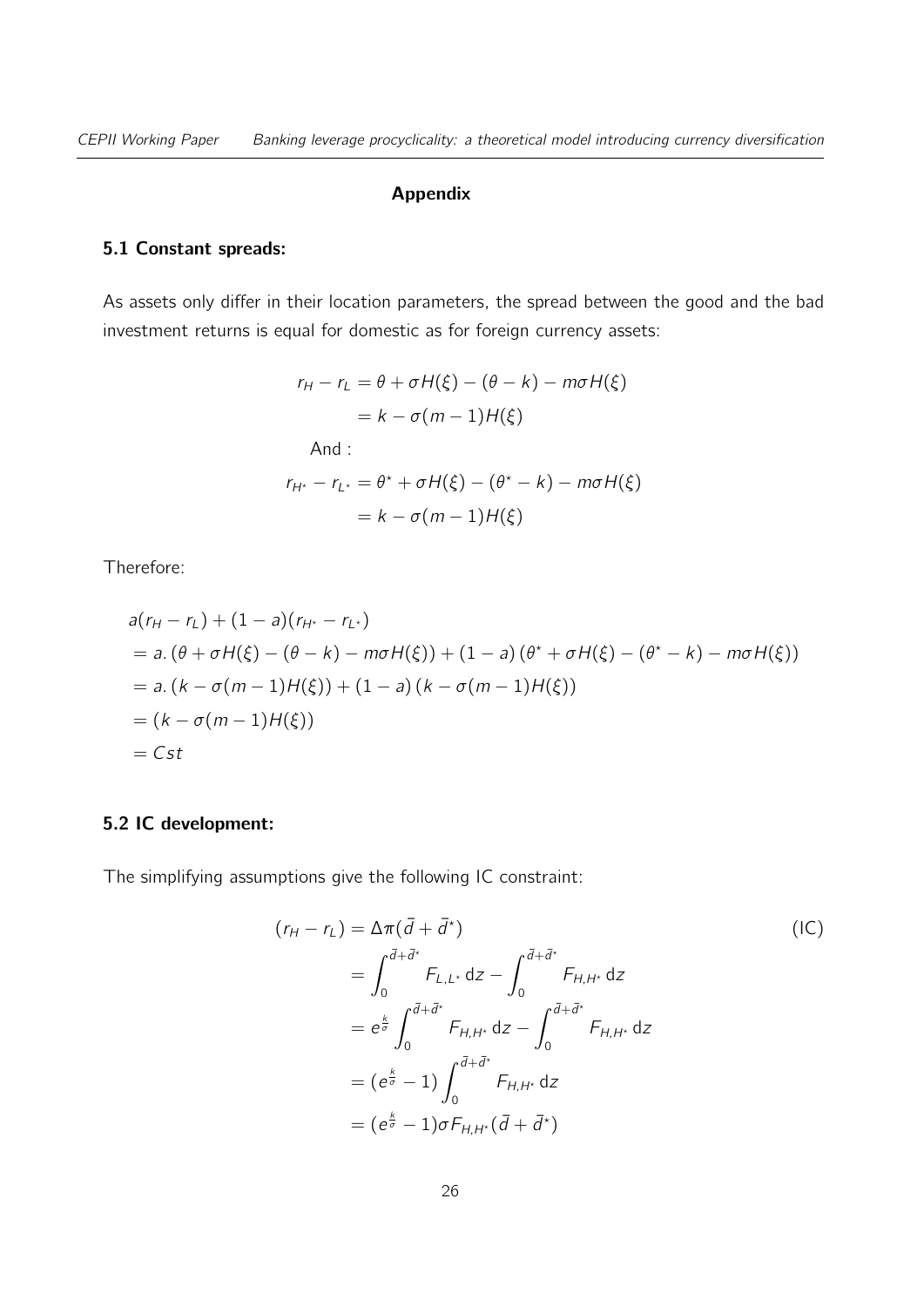#### 5.3 Proofs of leverage adjustments:

The general expression of total debt ratio at the notional value is the following:

$$
(\bar{d} + \bar{d}^*) = \theta + \sigma + \sigma \ln \left( \frac{r_H - r_L}{(e^{k/\sigma} - 1)\sigma} \right) - \sigma \ln \left( a + (1 - a) \exp \left\{ \frac{\theta - \theta^*}{\sigma} \right\} \right)
$$

Initially, the two economies are similar (e.g  $\theta_0 = \theta_0^*$ ) and total debt ratio is:

$$
(\bar{d} + \bar{d}^*)_0 = \theta_0 + \sigma + \sigma \ln \left( \frac{r_H - r_L}{(e^{k/\sigma} - 1)\sigma} \right)
$$

When changes in economic state of nature are symmetric and positive,  $\theta_1 = \theta_1^\star$  and total debt ratio is:

$$
(\bar{d} + \bar{d}^*)_1 = \theta_1 + \sigma + \sigma \ln \left( \frac{r_H - r_L}{(e^{k/\sigma} - 1)\sigma} \right)
$$

Thus, leverage procyclicality is the following:

$$
(\bar{d}+\bar{d}^{\star})_1-(\bar{d}+\bar{d}^{\star})_0=\theta_1-\theta_0
$$

Compared to [Adrian and Shin](#page-30-0) [\[2014\]](#page-30-0) leverage procyclicality is unchanged. When changes in economic state of nature are symmetric, whatever the exchange-rate regime, currency diversification does not affect leverage procyclicality.

Counter-cyclical leverage is observed when:

$$
(\bar{d} + \bar{d}^*)_1 - (\bar{d} + \bar{d}^*)_0 < 0
$$
\n
$$
\theta_1 - \theta_0 - \sigma \ln\left(a + (1 - a) \exp\left\{\frac{\theta_1 - \theta_1^*}{\sigma}\right\}\right) < 0
$$
\n
$$
\ln\left(\frac{1}{(1 - a)}\right)(\theta_1^* - \theta_0) < \ln\left(\frac{a}{(1 - a)}\right)(\theta_1^* - \theta_1)
$$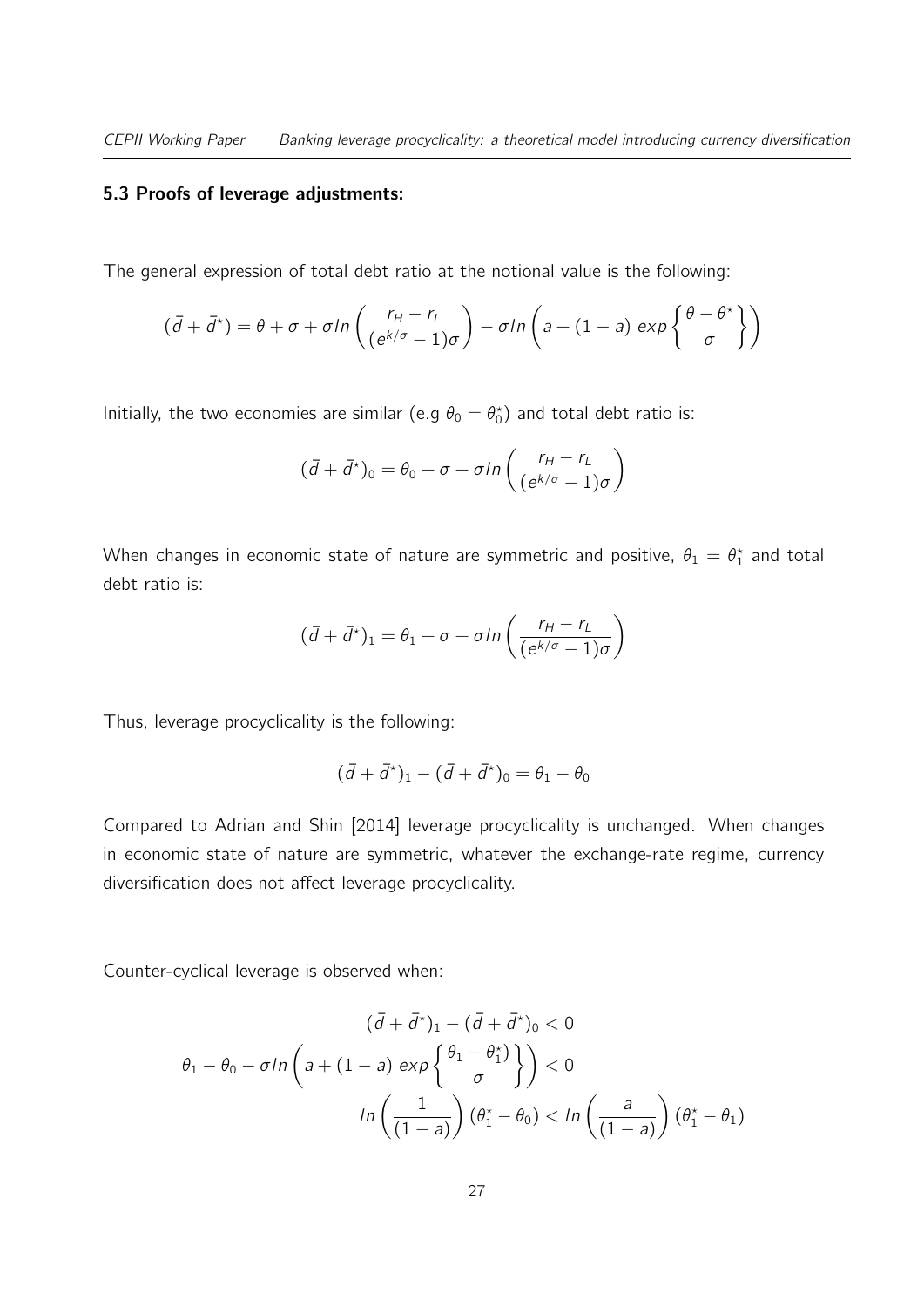when the exchange-rate regime is fixed,  $a = (1 - a)$  and the condition becomes:

$$
\theta_1^\star < \theta_0
$$

This condition is satisfied when changes in economic state of nature are anti-symmetric. Anti-symmetric changes in economic state of nature lead to counter-cyclical leverage.

More generally, leverage procyclicality is reduced when:

$$
(\bar{d} + \bar{d}^*)_1 - (\bar{d} + \bar{d}^*)_0 < \theta_1 - \theta_0
$$
\n
$$
a + (1 - a) \exp\left\{\frac{\theta_1 - \theta_1^*}{\sigma}\right\} > 1
$$
\n
$$
\theta_1 > \theta_1^*
$$

#### 5.4 Asymmetric and negative change in the states of nature:

Figure 8 illustrates leverage adjustments when the change in states of nature is asymmetric and negative and when  $\theta < \theta^*$ . As both states of nature decrease, the PDF distribution in blue shifts downward in figure 8.a) and tail of the distribution is thickened. Therefore, leverage decreases from  $(\bar{d}+\bar{d}^{\star})_0$  to  $(\bar{d}+\bar{d}^{\star})_4^{Fix}$  in figure 8.b). However, as the change in the foreign state of nature is less strong than the domestic one, the decrease in leverage is lower than the predicted decrease when the bank only holds domestic asset at  $(\bar{d} +$  $\bar{d}^*\rangle_{4}^{Dom}$ . Compared to the domestic state of nature, leverage procyclicality then decreases with diversification. With a floating exchange rate regime, the PDF distribution still shifts downward compared to the initial situation in figure 8.a). However, as the foreign asset offers better return, foreign currency appreciates and the PDF distribution shifts upward compared to the fixed exchange rate regime in blue. As the fund raising capacity of bank increases, leverage improves from  $(\bar{d}+\bar{d}^{\star})_4^{Fix}$  to  $(\bar{d}+\bar{d}^{\star})_4^{Float}$  in figure 8.b). Therefore, a floating exchange rate regime decreases leverage procyclicality relative to the home state of nature.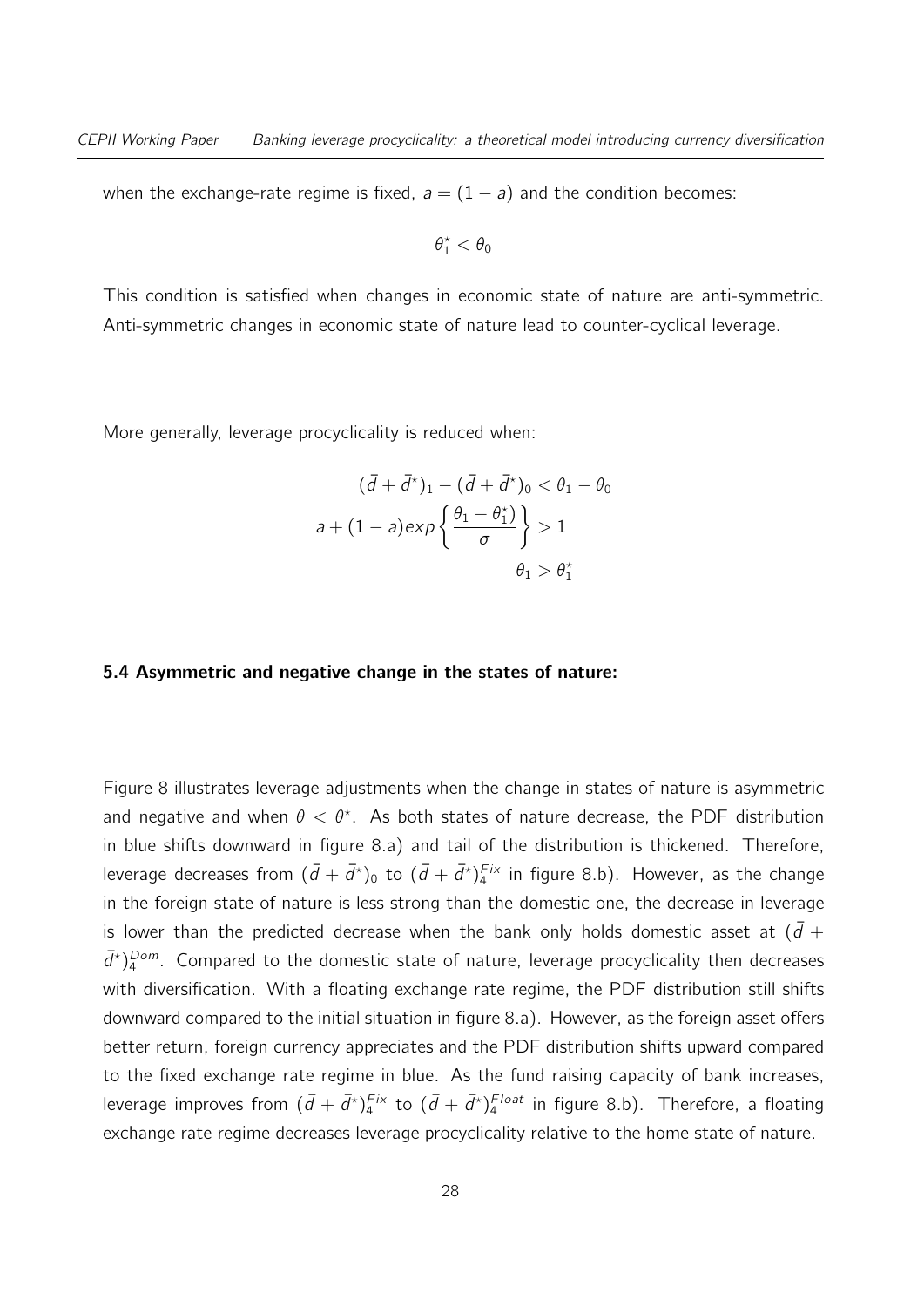

(a) Distribution of portfolios (PDF of the good portfolio)

(b) Leverage goes down to satisfy the VaR rule (CDF of portfolios)

Figure .1 – Asymmetric and negative change in states of nature: from  $\theta = \theta^* = 0.5$  to  $\theta =$ 0.4 and  $\theta^* = 0.45$ . Black lines display initial PDF and CDF while blue lines and grey lines illustrate new PDF and CDF for fixed exchange rate and floating exchange rate respectively. Dashed line in b) displays the CDF corresponding to the domestic asset when  $\theta = 0.4$ . Distribution functions of good portfolios are defined for  $\xi = 0.1$  and  $\sigma = 0.1$ .

#### 5.5 Exchange rate and fund raising capacity:

The total ratio of notional values of debt  $(\bar{d} + \bar{d}^{\star})$  depends on S, such that:

$$
(\bar{d} + \bar{d}^*) = \theta + \sigma + \sigma \ln \left( \frac{r_H - r_L}{(e^{k/\sigma} - 1)\sigma} \right) - \sigma \ln \left( a(S) + (1 - a(S)) \exp \left\{ \frac{\theta - \theta^*}{\sigma} \right\} \right)
$$

The effect of a floating exchange rate regime on  $(\bar{d} + \bar{d}^{\star})$  compared to the fixed exchange rate regime is observed through the derivative of  $(\bar{d} + \bar{d}^{\star})$  relative to S when  $\theta$  and  $\theta^{\star}$  are fixed:

$$
\frac{d(\bar{d} + \bar{d}^*)}{dS} = -\sigma \frac{\frac{da(S)}{dS} \left(1 - \exp\left\{\frac{\theta - \theta^*}{\sigma}\right\}\right)}{a(S) + (1 - a(S)) \exp\left\{\frac{\theta - \theta^*}{\sigma}\right\}}
$$

When the exchange rate regime is floating, S does not affect  $(\bar{d} + \bar{d}^{\star})$  when:

$$
\frac{d(\bar{d}+\bar{d}^{\star})}{dS}=0
$$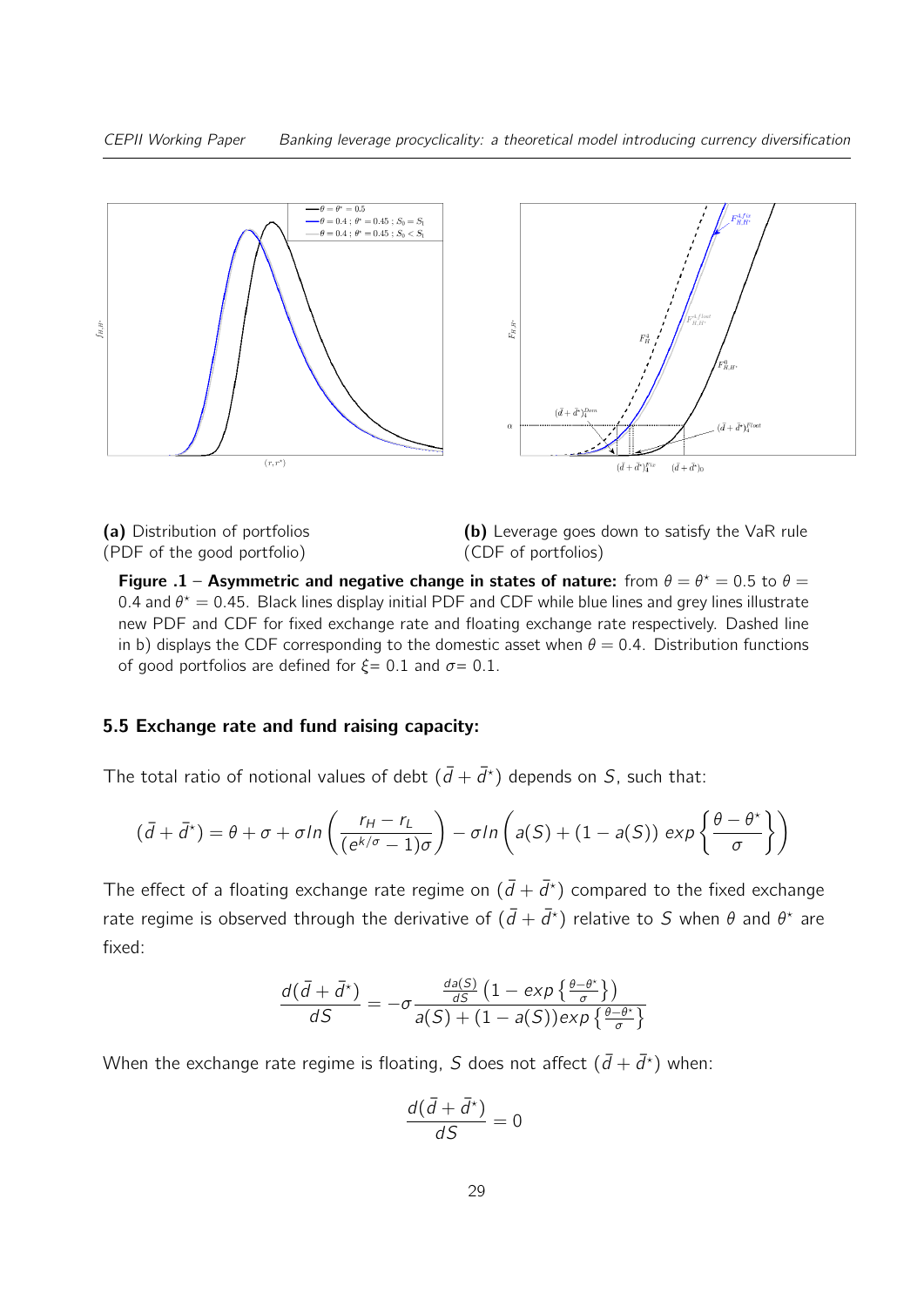Implying that:  $\theta = \theta^*$ .

An appreciation of the foreign currency (i.e S increases) leads to an increase in  $(\bar{d} + \bar{d}^{\star})$ when:

$$
\frac{d(\bar{d}+\bar{d}^{\star})}{dS}>0
$$

Implying that:

$$
\frac{da(S)}{dS}\left(1-\exp\left\{\frac{\theta-\theta^{\star}}{\sigma}\right\}\right)<0
$$

Because we assume that  $\frac{da(S)}{dS} < 0$ , then the condition becomes  $\theta^* > \theta$ . An appreciation of the foreign currency leads to an increase in the fund raising capacity as long as  $\theta^* > \theta$  and  $\frac{da(S)}{dS} < 0.$ 

Alternatively, an appreciation of the domestic currency (i.e S decreases) leads to an increase in  $(\bar{d} + \bar{d}^*)$  when:

$$
\frac{d(\bar{d}+\bar{d}^{\star})}{dS}<0
$$

Implying that:

$$
\frac{da(S)}{dS}\left(1-\exp\left\{\frac{\theta-\theta^*}{\sigma}\right\}\right)>0
$$

Because we assume that  $\frac{da(S)}{dS} < 0$ , then the condition becomes  $\theta > \theta^*$ . An appreciation of the domestic currency leads to an increase in the bank's fund raising capacity as long as  $\theta > \theta^\star$  and  $\frac{da(S)}{dS} < 0$ .

The conditions allowing an increase in fund raising capacities depend on the definitions of the model. The difference in the states of nature defines the exchange rate adjustment while  $\frac{da(S)}{dS}$  < 0 defines the portfolio adjustment relative to the exchange rate. In this framework, a floating exchange rate regime always increases the bank's fund raising capacity compared to a fixed exchange rate regime when  $\theta \neq \theta^*$ .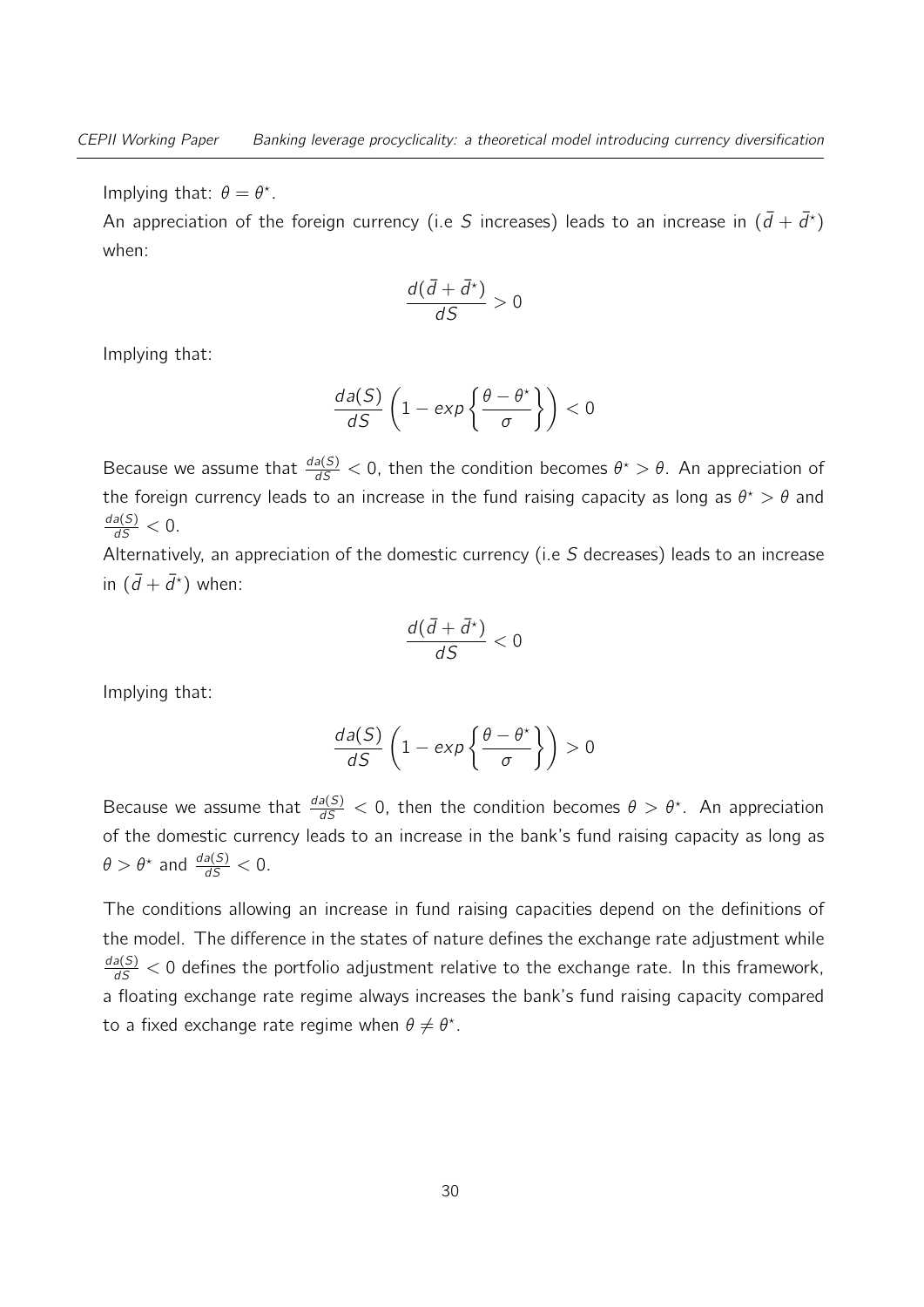#### **References**

- <span id="page-30-1"></span>T. Adrian and H. S. Shin. Liquidity and financial cycles. BIS WP 256, 2008.
- <span id="page-30-0"></span>T. Adrian and H. S. Shin. Procyclical leverage and Value-at-Risk. Review of Financial Studies, 27:373–403, 2014.
- <span id="page-30-5"></span>N. Baba, R. McCauley, and S. Ramaswamy. US dollar money market funds and non-us banks. BIS Quarterly Review, 2009.
- <span id="page-30-3"></span>A. Baglioni, E. Beccalli, A. Boitani, and A. Monticini. Is the leverage of european banks procyclical? Empirical Economics, 45:1251–1266, 2013.
- <span id="page-30-6"></span>C. Borio and P. Disyatat. Global imbalances and the financial crisis: link or no link? BIS WP 346, 2011.
- <span id="page-30-4"></span>V. Bruno and H. S. Shin. Cross-border banking and global liquidity. Review of Economic Studies, 82:535–564, 2015.
- <span id="page-30-12"></span>MD. Chinn and G. Meredith. Monetary policy and long-horizon uncovered interest partiy. IMF Staff Paper, 51, 2004.
- <span id="page-30-8"></span>M. Ehrmann, M. Fratzscher, and R. Rigobon. Stocks, bonds, money markets and exchange rates: measuring international financial transmission. Journal of Applied Econometrics, 26:948–974, 2011.
- <span id="page-30-10"></span>K. Froot and R. Thaler. Anomalies: foreign exchange. Journal of Economic Perspectives, 4:179–192, 1990.
- <span id="page-30-13"></span>H. Hau and H. Rey. Global portfolio rebalancing under the microscope. NBER Working Paper, 14165, 2008.
- <span id="page-30-9"></span>B. Holmström and J. Tirole. Financial intermediation, loanable funds, and the real sector. Quarterly Journal of Economics, 112:663–691, 1997.
- <span id="page-30-2"></span>S. Kalemli-Ozcan, B. Sorensen, and S. Yesiltas. Leverage across firms, banks and countries: some evidence from banks. Journal of International Economics, 88:284–298, 2012.
- <span id="page-30-7"></span>J. Kearns and P. Manners. The impact of monetary policy on the exchange rate: a study using intraday data. International Journal of Central Banking, 2:157–183, 2006.
- <span id="page-30-14"></span>W. Liu and N. Strong. Biases in decomposing holding-period portfolio returns. The Review of Financial Studies, 21:2243–2274, 2008.
- <span id="page-30-11"></span>R. MacDonald and M. Taylor. Exchange rate economics: a survey. IMF Staff Papers, 39: